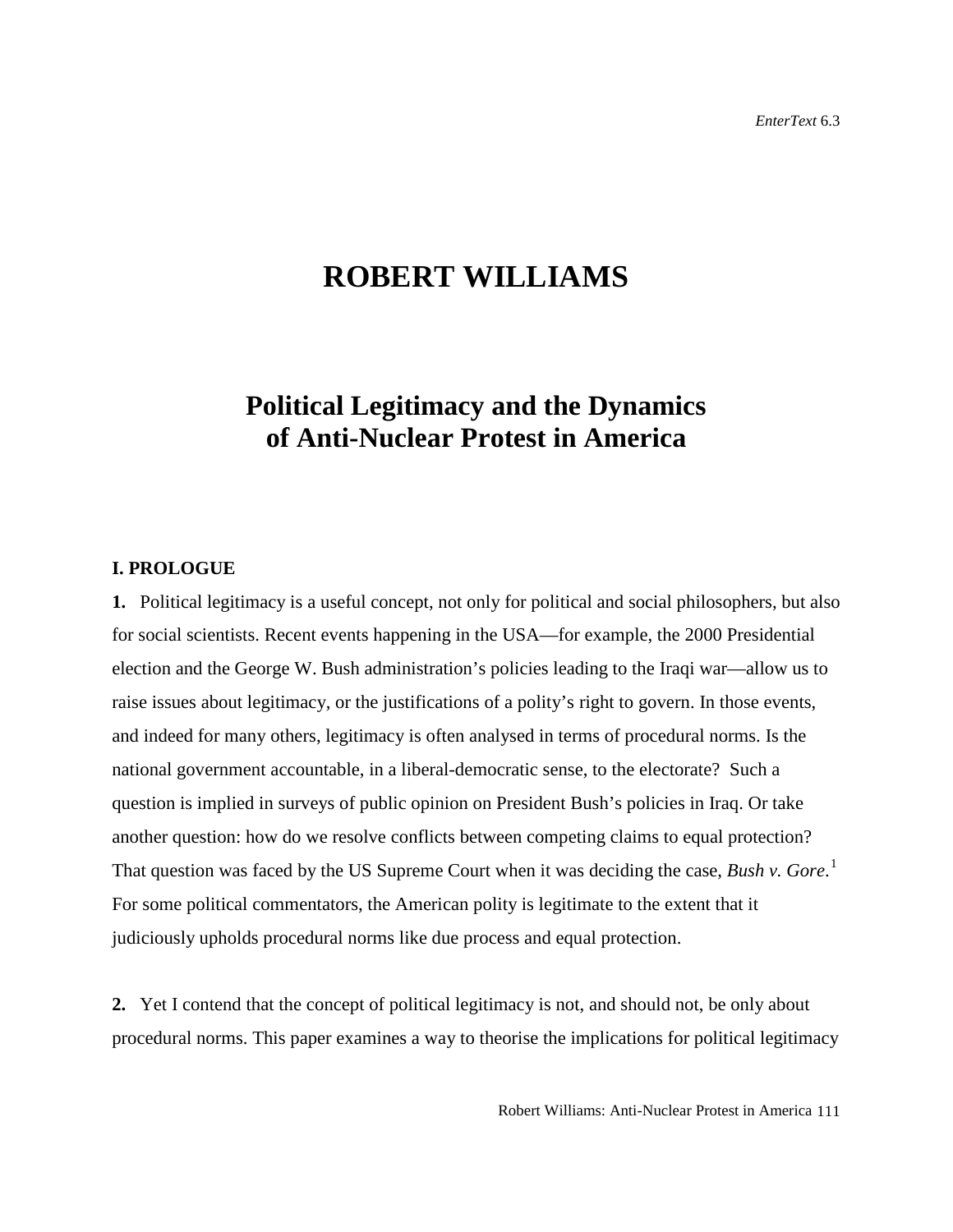which arise from popular protests against government policies. In brief, the paper provides a critically framed concept of legitimacy and applies it to nuclear energy policy in America. Nuclear energy itself had not captured much public attention before September 2001 (certainly not compared to the attention atomic power had received in previous decades). But in the wake of the 9/11 terrorist attacks the security of nuclear facilities, among others, has become of more concern to policymakers. Moreover, in the early 2000s the debate intensified as Congress and several states argued over where to secure the high-level radioactive waste produced as a byproduct of energy generation. The contentious issues pertaining to nuclear energy seem ready to be re-ignited. $2$ 

**3.** What I present in this paper is a historical study analysed via the method of immanent critique, a method inspired by the Marxism of the early Frankfurt School.<sup>[3](#page-28-1)</sup> It is my hope that such an historical analysis can provide a useful tool for theorising current or future concerns over a polity's legitimacy.

## **II. INTRODUCTION**

**4.** In the best of worlds, so say the Panglosses among us, a government bases its authority on furthering the common good. A democratic government in the best of all modern worlds derives its authority and policy direction from a rational, informed populace. Thus, its legitimacy is manifested essentially in its policies and institutions, for these express (hopefully) the voices of the citizens. Along history's tortuous paths we spot the struggles, frequent and often bitter, over the legitimacy of polities. Since the 1950s the "Behavioral Revolution" in American political science has only fuelled those critiques. Its social-scientific rigour challenges the idealised notions of democracy and its legitimate grounding, for legitimacy's normative spirit is usually more evident than its manifestation in actual citizen activities. Yet the normative concerns of democratic theory persist within the operations of political science itself: for deep within these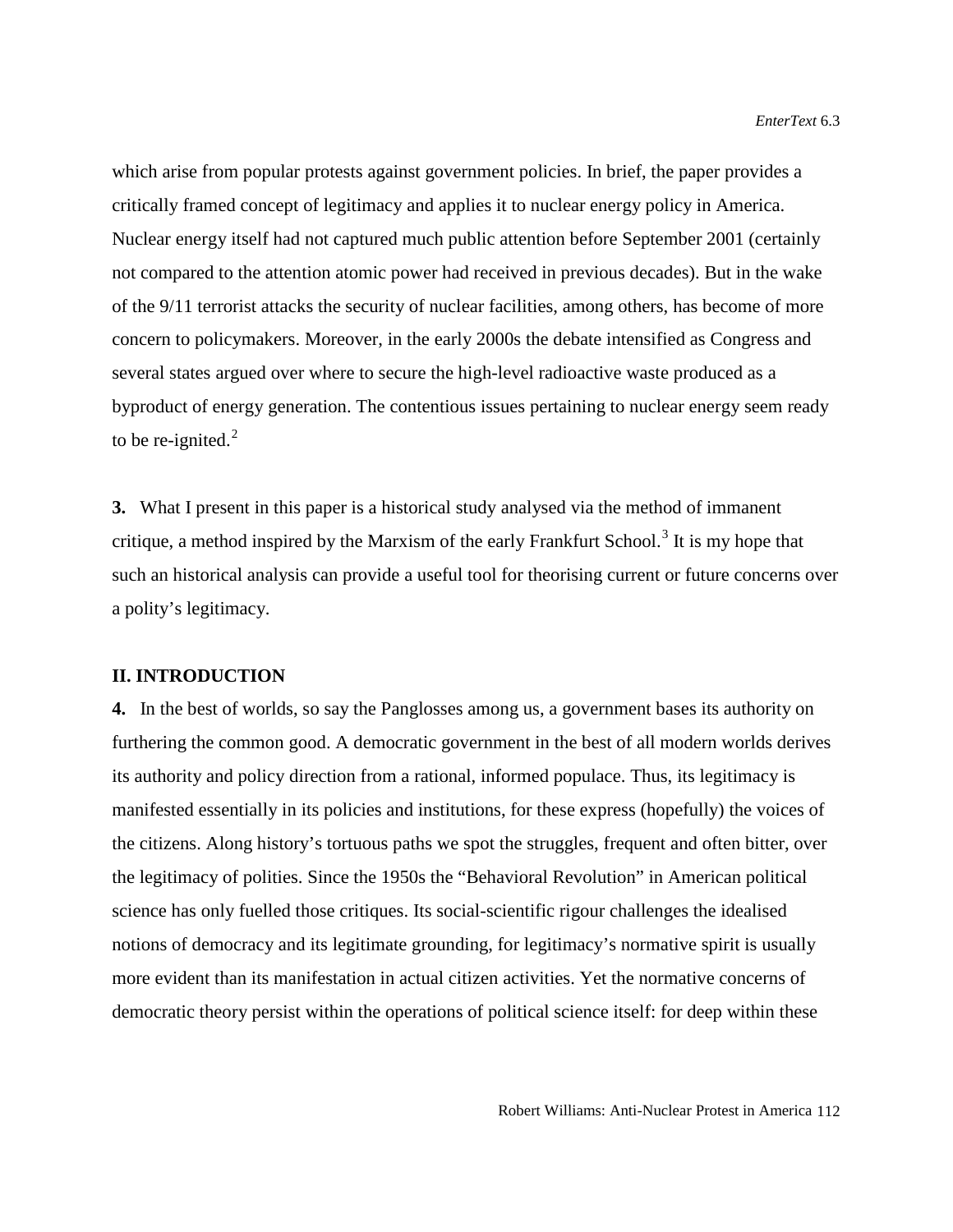measures, we find the ideal of legitimacy cached in the institutional routes of popular expression and in basic political freedoms.

**5.** This paper seeks to crystallise the concept of legitimacy by focusing on nuclear energy in America, relating nuclear development to its discontents. Much research on nuclear energy and its opponents, I contend, is too limited theoretically to approach a more robust sense of legitimacy: one which asks both about the nature of the participation grounding the policy process and about the hopes which yet remain on the horizon. That the current use of legitimacy is rather limited can be substantiated by perusing the literature. Most studies follow the institutional premise of legitimacy by, quite reasonably on its own terms, dividing anti-nuclear groups into two basic camps: the conventional and the unconventional, or which can otherwise be termed, the institutional and the extra-institutional. Their immediate differences (in the operational sense) pivot around their respective modes and sites of activity, as well as their guiding social visions.

**6.** Those using institutional means to voice dissent and influence policy (Critical Mass and the Union of Concerned Scientists, among others), comprise the political type. The site of their strategies revolved around the conventional channels of lobbying Congress, promoting nuclear moratoria on state-wide ballots, and so forth. They also intervened in power plant licensing hearings of the Atomic Energy Commission (AEC) and its successor, the Nuclear Regulatory Commission (NRC). Although their overall social vision may have criticised unsafe and nonecologically sound industrial progress, they never seriously attacked industrialisation itself nor questioned the values inhering within representative democracy.

**7.** Those in the extra-institutional camp were noted for expressing their dissent outside the usual political avenues of voting or lobbying bureaucrats. Those groups characteristically used nonviolent direct action, taking their stands, physically and ethically, at the sites of nuclear facilities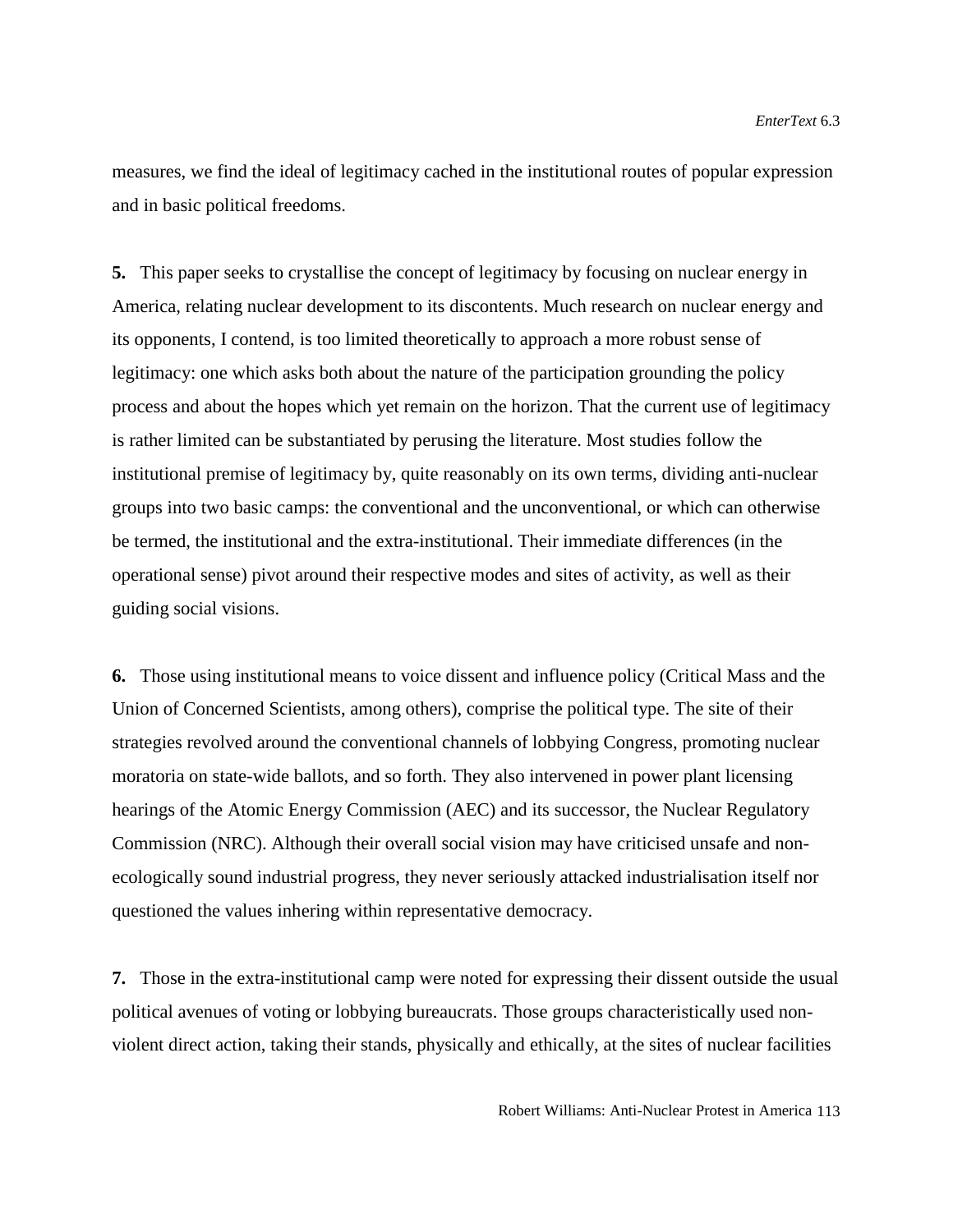under construction or in operation. They promoted their cause within their local communities, usually mobilising them against a nearby facility. Certainly, this tactic bore some similarity to conventional politics. Yet it also embodied a typical extra-institutional strategy; it sought to fashion a battleground within society and outside established political institutions.<sup>[4](#page-29-0)</sup> The term "extra-institutional" is not intended to convey the impression that direct action groups railed against politics *per se*—politics broadly defined as the way to pursue the ends of a "just society." Although civil disobedience probes the "gray areas" of legality (like trespassing), such activities do not necessarily entail nihilistic politics. On the contrary, those groups acted extrainstitutionally because conventional political channels did not permit them the means to practise their visions of a just order, one at once participatory, economically decentralised, and environmentally harmonious.

**8.** Certainly, the distinction between conventional and unconventional participation is analytically important—but typically it is not taken as problematic in itself. Recent research practice tends to treat them as separate objects of inquiry, each a flip side of the dissent lumped under the category of the anti-nuclear movement. Descriptions of the two forms of participation are often painted on a canvas rich in detail and texture.<sup>[5](#page-29-1)</sup> Yet the distinction between conventional and unconventional also has its theoretical costs. The distinction weakens the concept of legitimacy because it relegates legitimacy to institutional conduits, and to the political freedoms granted to non-conventional participation. This relegation of legitimacy to institutions and political freedoms limits legitimacy to atomised, procedural rights, and does not address alternate forms of legitimacy based on more cooperative forms of decision making and political community. Moreover, most studies do not explain how the separation between protest forms arose—indeed, they do not even tackle the differentiating process itself. The studies offer no interpretations as to what those distinctions tell us about the legitimacy of the American polity and the nuclear policies fabricated therein. Why do we need to overcome the unconventional/conventional split? Without ways to link theoretically the forms of participation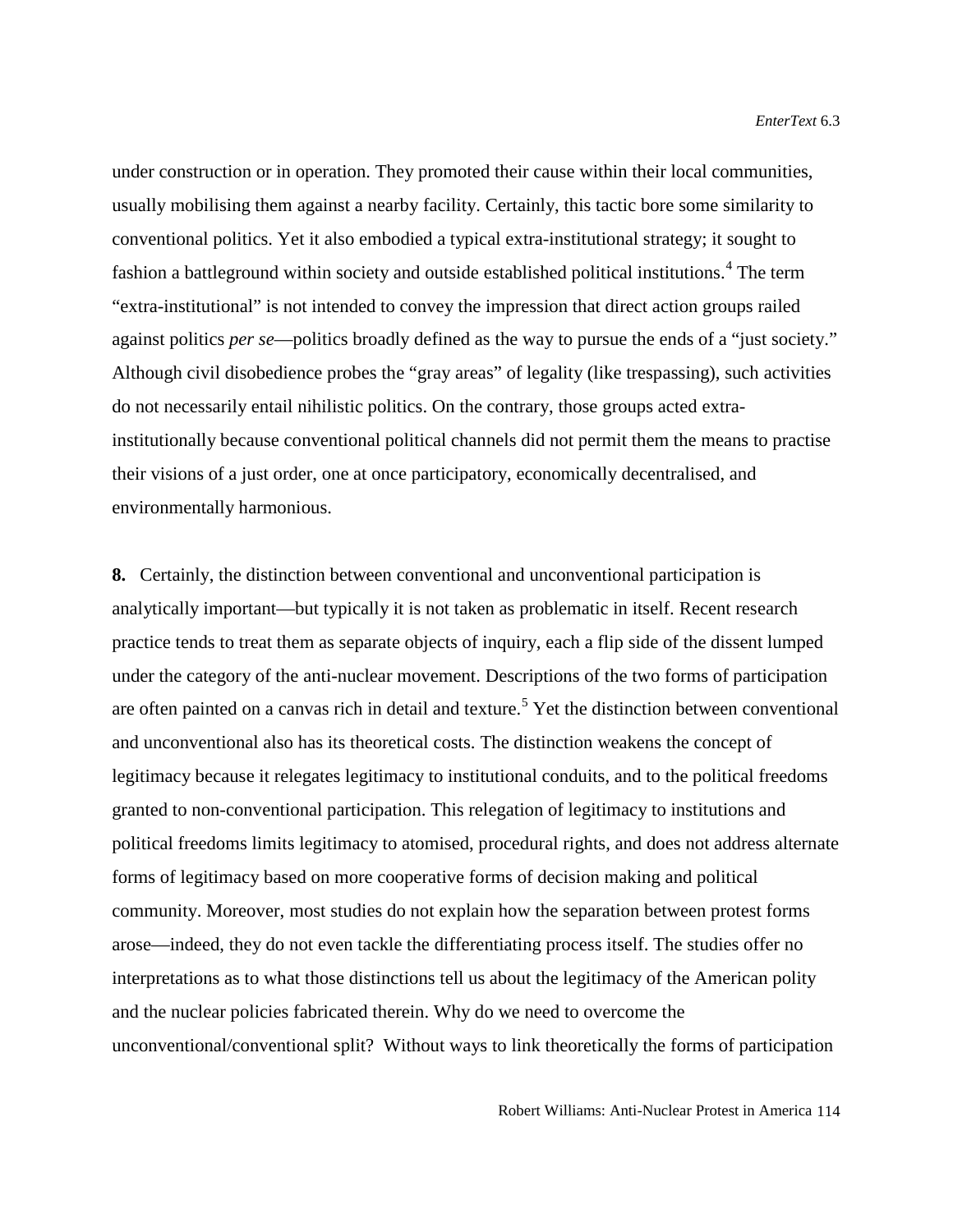to the larger (structural) conditions which occasioned them, then our understanding of the nature of American democracy is quite limited.

**9.** The key to uniting conventional and unconventional actions theoretically, and thus to framing a more robust sense of legitimacy, turns on understanding *how* the protest divided into two forms. I contend that, historically, legitimacy has been structured by the governmental promotion of the economic, political, and technical preconditions vital for nuclear energy's development. This paper thus concentrates on the structural context of the democratic polity in America: how the interplay between high technology and political institutions conditions citizen participation within a capitalist democracy.

**10.** By critically adapting the work of Claus Offe, I provide an analytical framework with which to examine the development of American nuclear energy and the popular opposition to it. The framework interprets the deep and abiding involvement of the major actors in the national government, public utilities, and industry; the effects of nuclear policy spreading into previously untrod private realms; and the influences on political institutions which have both promoted and constrained participation. I seek to illuminate a telling phenomenon which surfaced during the anti-nuclear actions of the 1960s and 1970s. *Even as more protest was occurring within the institutional channels of the political system, there emerged an extra-institutional form of opposition: the direct action groups*. Three conclusions follow: (1) the legitimacy of nuclear policy-making in a liberal democracy is impoverished on its own terms by the governmental pursuit of the preconditions necessary for the atom's development; (2) dissent split into conventional and unconventional forms due to the structural constraints imposed by America's capitalist-democratic system; and (3) a more complete conception of political legitimacy must encompass the extra-institutional avenues of democracy.<sup>[6](#page-29-2)</sup>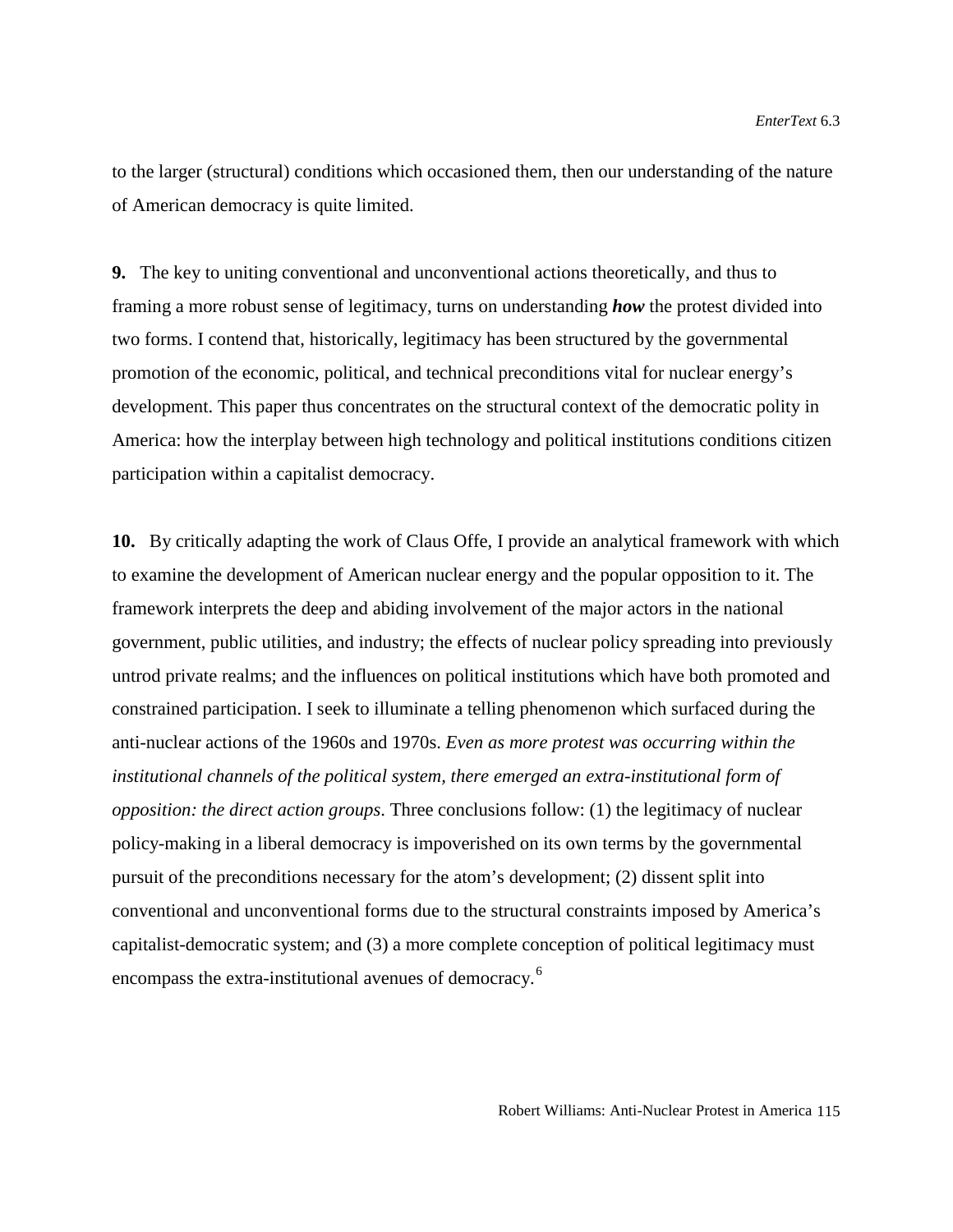**11.** The paper consists of two main sections. In the first section, I sketch the concept of legitimacy as a prelude to a brief discussion of several studies on anti-nuclear protest. I then set forth the analytical framework used in my interpretation of the opposition to the so-called peaceful atom. In the second section, I outline the history of nuclear energy in America. I interpret the dynamics of the policy process and citizen dissent by situating them within the totality of our political economy, a capitalist liberal democracy.

## **III**. **THE LEGITIMACY OF DEMOCRATIC POLITIES**

## **Legitimacy Defined**

**12.** Defined broadly, legitimacy refers to the worthiness of a government to be recognised as just and right.<sup>[7](#page-30-0)</sup> Accordingly, all governments seek to legitimate themselves in various ways. In the case of modern democracy, governance freed of personal and arbitrary domination by elites is governance of, for, and by the people. Such a democratic government is legitimated by popular sovereignty. To use a more operational definition, the legitimacy of modern democracy is grounded on two precepts: government accountability for its policies, and citizen participation in the general direction of policy (such as occurs in electoral systems with parties possessing different platforms). Such a form of democracy, especially in the industrialised countries is quintessentially a liberal democracy, with its emphasis on *individualised* political participation.

**13.** A liberal-democratic government is legitimate to the extent that it furthers the two precepts of modern democracy. Responsible policies should further the common good, melding particular interests with societal well-being. Also, any goal of fostering the common good must be served by the institutions promoting citizen participation. The specific linkages that constitute the legitimacy of the US polity revolve around connecting citizens with government. Such examples include the electoral routes of voting for representatives, and the institutional avenues for citizens (and others) to lobby their political representatives. Even the US federal system creates linkages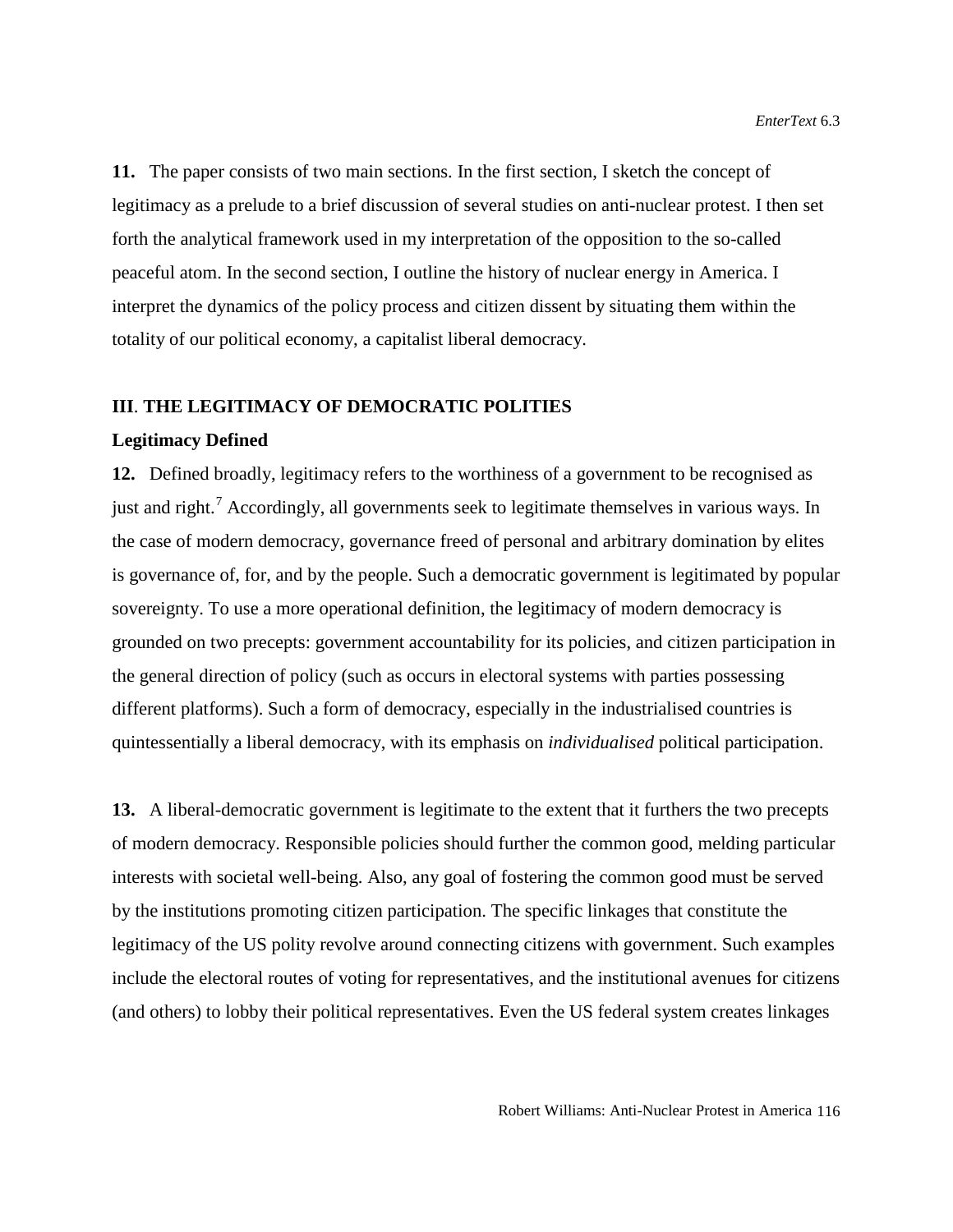in that it was explicitly designed to facilitate compromise over economic interests between geographically dispersed groups.<sup>[8](#page-31-0)</sup>

**14.** Despite such norms, it is always open to question whether any manifestation of democracy actually achieves government accountability and promotes citizen participation. Particular government agencies, bureaucrats, and politicians may seek to limit their own accountability. Political conduits may not necessarily further popular input; indeed, the institutions and their procedures may even obstruct popular expression. Legitimacy is never to be presumed.

**15.** Of course, a discussion of the legitimacy of democracy must situate it within an overarching societal context, specifically the interplay between liberal-democratic norms and capitalist production processes. Within leftist frameworks of analysis, capitalist principles stand in contradiction to (liberal) democratic values.<sup>[9](#page-31-1)</sup> The former are based on self-interested maximisers (firms or consumers), while the latter are predicated on citizens, whose voices have an equal chance in principle to be meaningfully heard in the halls of political power. The two sets of principles clash insofar as capitalism generates distinct classes (or fractions thereof), creating the inequality of winners and losers, of rich and poor. Such inequalities, even if only temporary, put serious structural restraints on individuals being able to exercise their liberal-democratic rights of equality and freedom. This topic will be further addressed below.

## **The Research on American Nuclear Policy Making**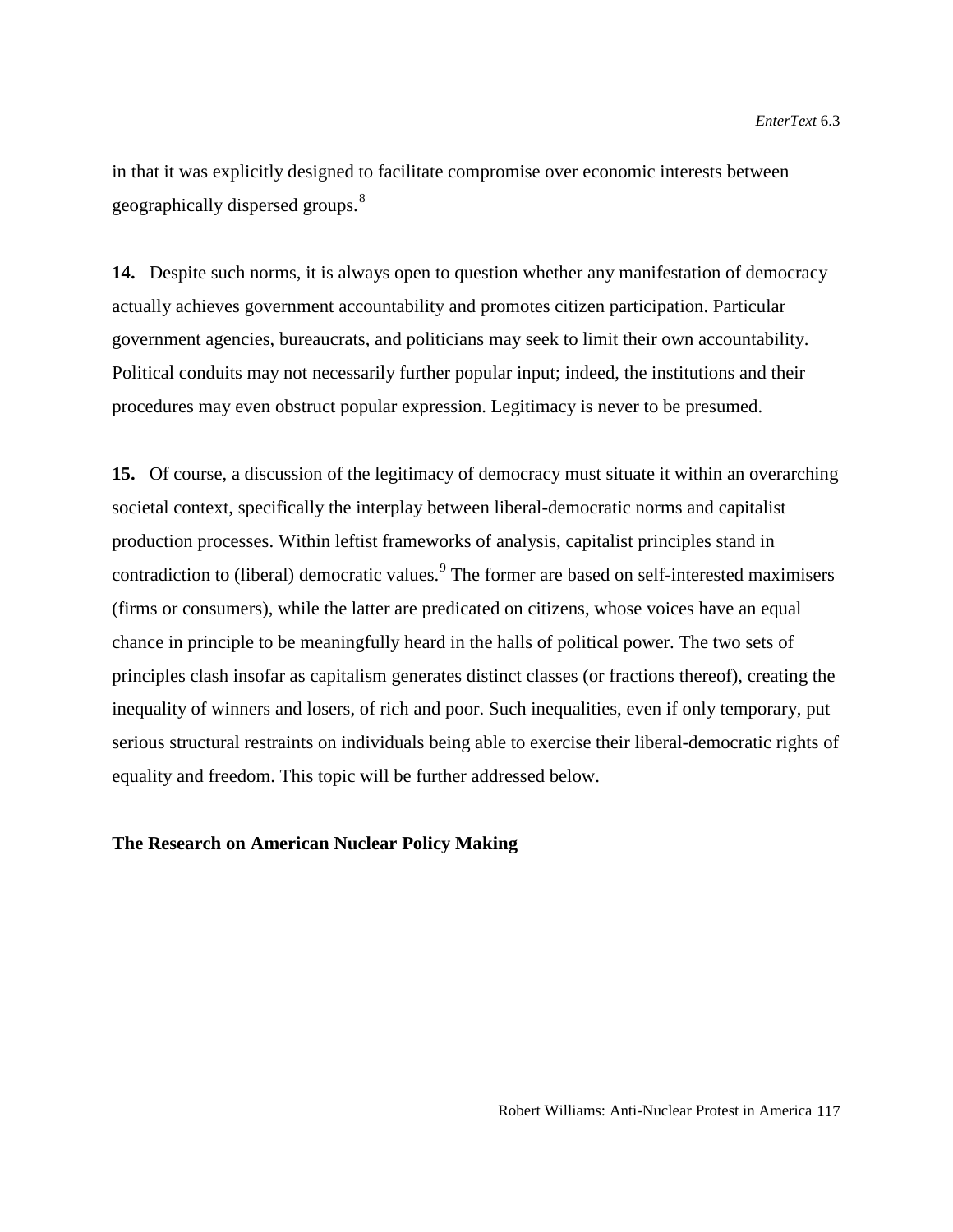**16.** Social scientists typically operationalise political action in terms of the conventional and the unconventional. That very distinction is based on an implicit assumption about the nature of legitimacy: *i.e.*, an **institutional** slant characterises it. The legitimacy of policy and participation (both conventional and unconventional) denotes a consensus on the procedural norms followed within institutional routes of conventional action, or else it denotes the institutionalised set of political rights permitting even unconventional actions. From these two facets of legitimacy, it follows that a polity's openness, or the accessibility of its institutions to citizen input, becomes of paramount concern. Such an institutional premise also imbues the research on nuclear power in America.

**17.** Various studies concentrate on the rather distinctive openness of the American political system, and its consequences for nuclear policy and protest. Researchers like Barkenbus and Temples examined the swirl of nuclear policy-making that arose from the different actors (both public and private) contending against each other in the multiple political arenas.<sup>[10](#page-31-2)</sup> Policymaking in America was thus distinctive when compared with countries (like France) that had fewer political access points for citizens to use. Other researchers, such as Kitschelt, and Joppke, and Wenner, considered that the relative permeability of nuclear policy-making institutions and the role of an oppositional political culture helped to explain the rise of anti-nuclear activities.<sup>[11](#page-31-3)</sup> The decentralised nature of nuclear policy processes meant that there were more political (*i.e.*, institutional) sites in which activists could protest the atom's development. In a similar vein, Duffy emphasised the role of public participation in releasing the tight bonds that once united the nuclear industry and government agencies in their common promotion of US nuclear energy.<sup>12</sup>

**18.** Although useful, the institutional cast of such conventional analyses neither attends to the structural reasons which occasioned the genesis of dissent, nor distinguishes between the forms of protest. In their studies, institutional and extra-institutional protest are **theoretically** indistinguishable. Significantly, those inquiries do not tackle the legitimacy of nuclear policy and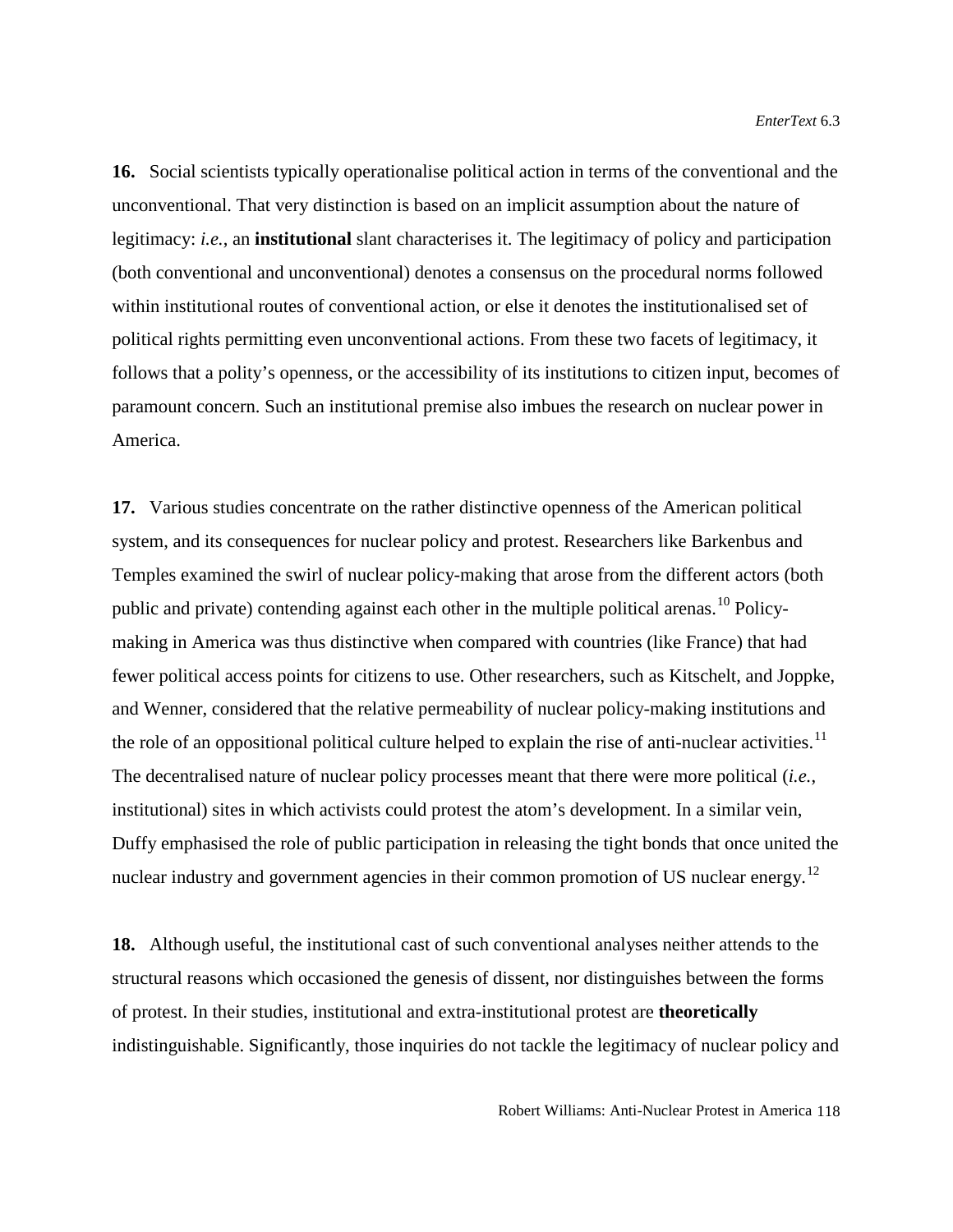its implications for the American polity. Campbell's research on the nuclear industry and its discontents, however, offers ingress into such topics.

**19.** Campbell labelled all anti-nuclear actions as "obstructionist politics." Initially, such tactics sought redress in the more decentralised arenas of policy implementation (as exemplified by Campbell: at hearings for site licensing and for public utility rate hikes). Later, obstructionist politics shifted to the more centralised arenas of policy formation (especially, following Campbell's examples, the generic rule-making hearings, like those on the Emergency Core Cooling System in 1971-72). He acknowledged that some anti-nuclear activists branched from a path of institutional tactics to one of direct action. It was a split prompted by the differential access between the arenas of policy formation and policy implementation.<sup>[13](#page-32-0)</sup> The seething counter-nuclear movement itself thereby expressed a veritable crisis of political legitimation.<sup>[14](#page-32-1)</sup> Campbell's work has many merits. However, he did not ask **why** the split in the movement arose due to the differential access between policy formation and implementation. Thus, he did not fully address the structural reasons that undergirded the rise of those two different forms of protest.

**20.** Social scientific research recognises, in a descriptive sense, that differences exist between protest forms. Yet it does not grasp, in a theoretical sense, what the differences tell us about the legitimacy of polity, policy, and dissent. By interweaving institutional and extra-institutional into the same cloth of opposition, such analysis is unable to approach a fuller concept of legitimacy. Because of its institutional focus, this research fails to appreciate how problematic is the separation of institutional from extra-institutional protest. Let me now frame the theoretical starting point for an inquiry into anti-nuclear protest.

#### **Structuring of Legitimacy: A Theoretical Framework**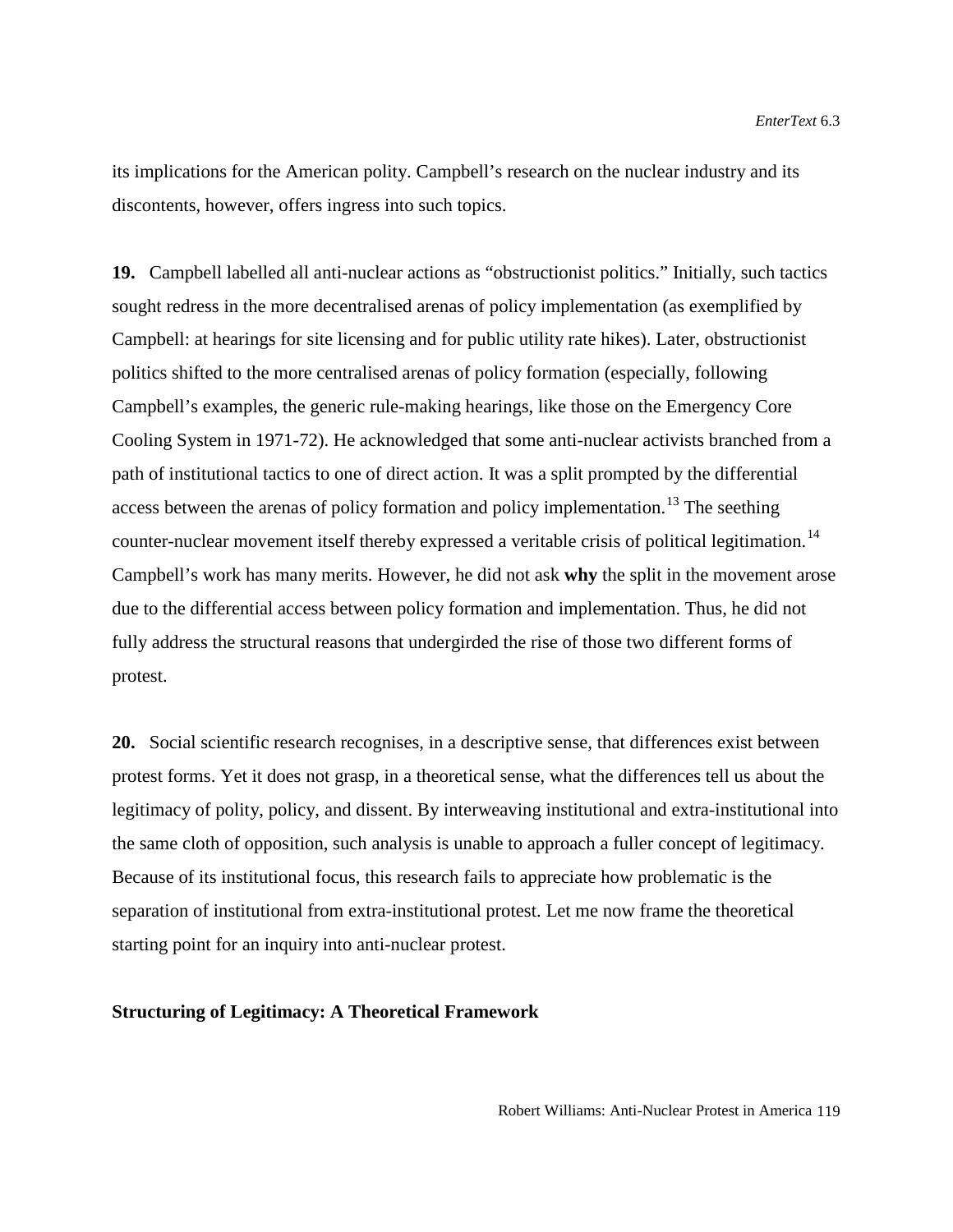**21.** A broader view of legitimacy requires us to grasp the totality of nuclear policy processes. Accordingly, we must investigate the forces which influence the specific policies, frame the origins of dissent, and shape the procedural biases of the institutions. Historically, it is argued here, legitimacy has been structured by the federal government's fulfillment of the economic, political, and technical preconditions vital for nuclear energy's development. The preconditions encountered at the advent of the nuclear age shaped—and continue to shape, albeit in new institutional configurations—the policy-making, citizen input, and political conduits associated with this energy source.

**22.** Let me hasten to add that I do not consider such historical preconditions in a deterministic light. Rather, I view them as a mediating influence on the ways in which nuclear energy has developed. Such preconditions are not to be seen as autonomous forces beyond the ken and control of humans; they are to be understood in their historical context. Technology in itself (*i.e.*, "left to its own devices") does not preordain particular arrangements of social and political institutions.[15](#page-32-2) Capitalist economies do not impel, by virtue of some inner logic, an atomicpowered future. Liberal-democratic institutions indeed do foster many types of popular participation. Nonetheless, decisions on technology *do* shape the type of political institutions that are established; capitalist economies *do* influence the ways in which technologies are implemented; and liberal-democratic institutions *do not* promote democracy in the fullest sense, especially insofar as political elites and market forces can weaken meaningful participation on societal issues.

**23.** The work of Claus Offe provides a starting point from which we can fashion a structural interpretation of US atomic energy. I adapt critically three of Offe's concepts that he used to analyse social movements within capitalist democracies: namely, "broadening," "deepening," and the political-systemic.<sup>[16](#page-32-3)</sup> Following the lead of Offe, my framework concentrates on three basic categories: (1) the "broadening" dimension focuses on the continuing involvement of the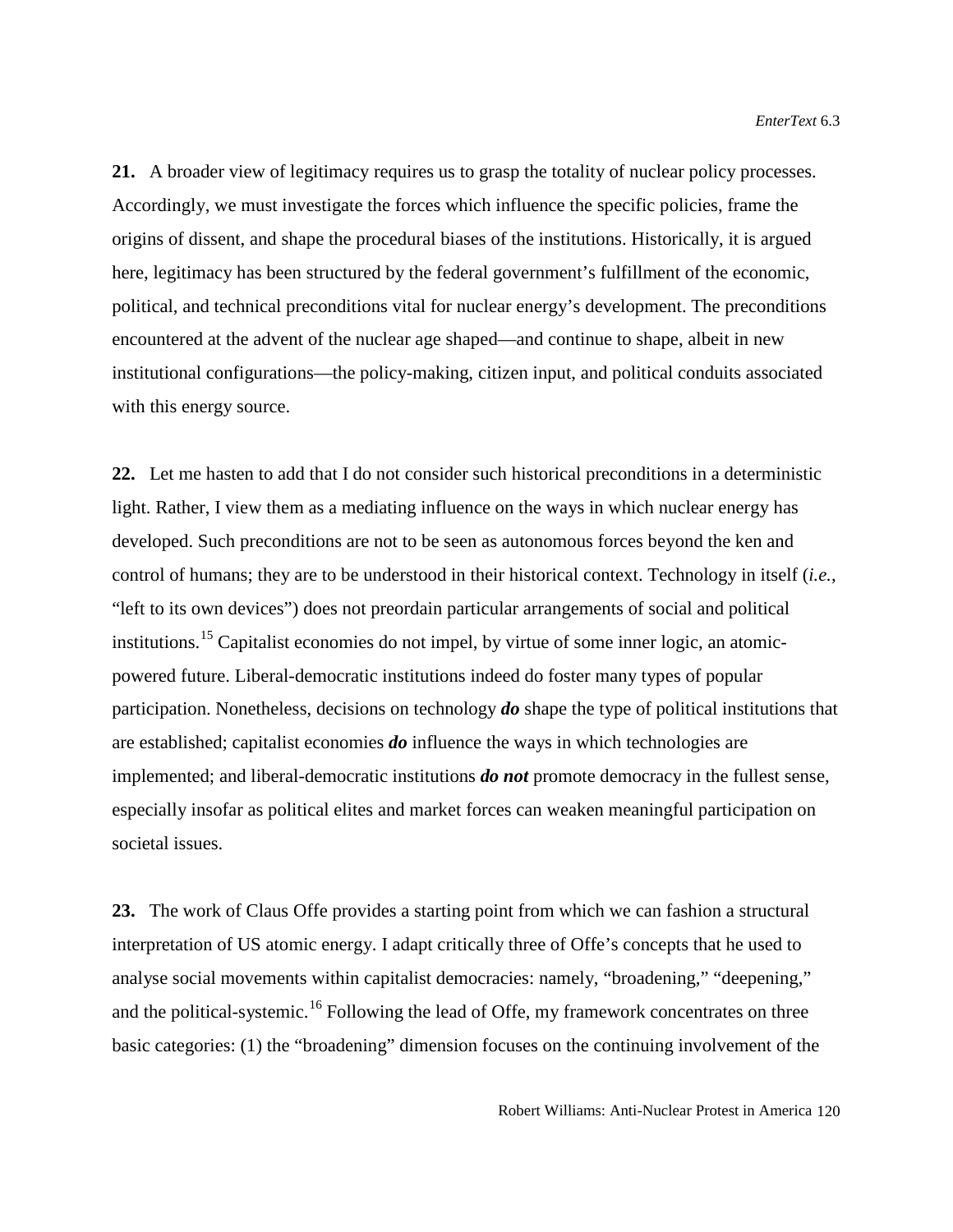chief policy-relevant actors (for the purposes of this paper primarily found in the Federal governmental apparatuses, the electric utilities, and the nuclear industry); (2) the "deepening" dimension conveys the popular experience of nuclear energy's costs and benefits; and (3) the political-systemic dimension specifies the polity's capacity (or incapacity) to articulate the spectrum of popular dissent. Let me briefly explain the three concepts.

- **24.** \* "Broadening," as I apply it to the development of US nuclear energy, indicates that no single actor has been, or is, sufficient to fully fund, legally uphold, or to provide technical expertise. The institutional sources of power over nuclear policy have been multiple, residing in the electric utilities, industry, and the various elements of the government. The broadening facet does not refer to any mere quantitative increase in the number of policyrelevant actors, or to the amount of funding invested or withdrawn. As the chief actors continued their promotion of nuclear energy, facilities increasingly dotted the nation.
- **25.** \* The "deepening" dimension conveys the popular experiences of the positive and negative sides of the atom's growth. The economic boom of a host community and (perhaps) cheaper electricity rates occurred along with various accidents, accumulating radioactive wastes, emitted radioactive gases, and environmental degradation. Nuclear energy touched, in ways never before experienced, in a magnitude never before felt, the hitherto untrammelled domains of people's lives.
- **26.** \* The political-systemic dimension conveys the notion that not all interests can be expressed within a given set of political institutions. I have appropriated Offe's concept of the *general selectivity* of political institutions within capitalist societies:<sup>[17](#page-33-0)</sup> certain actors (here the nuclear industry and the electric utilities) and certain interests (material, divisible, compromisable) are relevant to the furtherance of specific policies, while other actors (*e.g.*, anti-nuclear groups) and other interests (participatory and egalitarian values)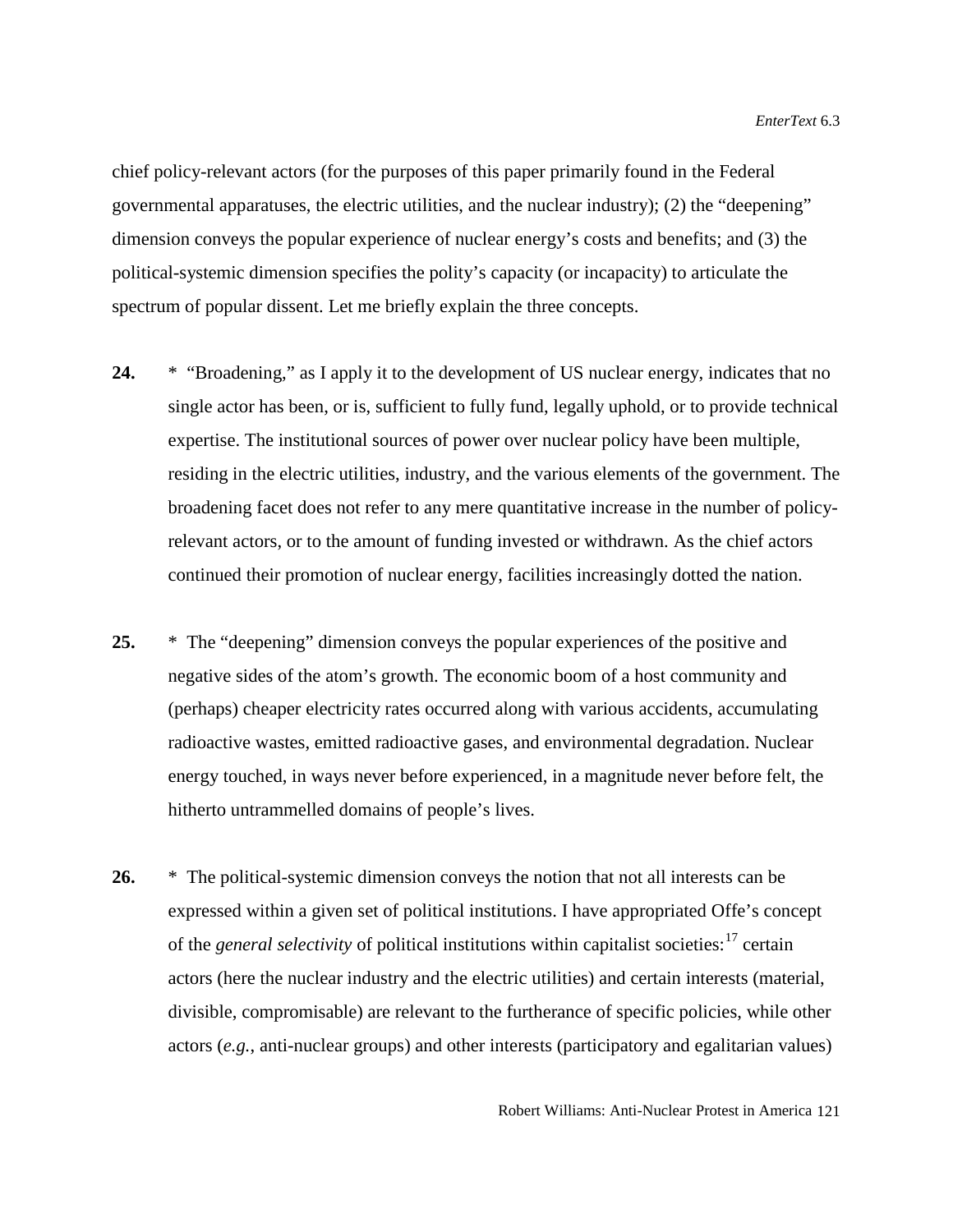are not salient, perhaps even a hindrance to the pursuit of an atomic-powered America. Because of such "structural selectivity," the policy-relevant actors would tend to enjoy greater access into, and greater influence, within all phases of the nuclear policy process.

**27.** Through those three categories we can grasp the structural features of nuclear policymaking. But to understand more fully the totality of nuclear policy requires us to study the dynamics of the policy making structure, otherwise we have nothing but a static conceptual skeleton devoid of the sinew and muscle that animate the total body. Thus, to link policy-making to anti-nuclear protest (both types) we must frame our analysis in terms of the overall dynamics of *politicisation* and *depoliticisation* which have coursed throughout the history of US nuclear power. Again, I turn to Offe.

**28.** Offe's formulation of de/politicisation differs markedly from conventional usage.<sup>[18](#page-33-1)</sup> Traditionally understood, an issue is politicised when some group has captured it; partisan interests thereby obscure the larger societal good.<sup>[19](#page-33-2)</sup> Depoliticisation, according to standard usage, indicates the withdrawal of narrow, self-seeking concerns, thus allowing for an objective, dispassionate appraisal of a given situation. For Offe, however, politicisation and depoliticisation do not primarily focus on the actors or their machinations, but rather on the prerequisites of policy which aid in its formation and implementation. Both politicisation and depoliticisation are integral to the policy processes of capitalist democracies. Broadly speaking, politicisation refers to the tendency of the government (or the capitalist state through its various apparatuses) to intervene in society and the economy whenever market mechanisms fail, or are deemed insufficient to promote some policy. Depoliticisation refers to the concomitant tendency wherein those demands and/or activities that might impede some policy are themselves constrained, either intentionally by bureaucrats or politicians, or passively by the nature of the demands that the political system can accept (or "process"). As will be elaborated in a later section, depoliticisation is expressed in the shackles on the language of debate, and in the institutional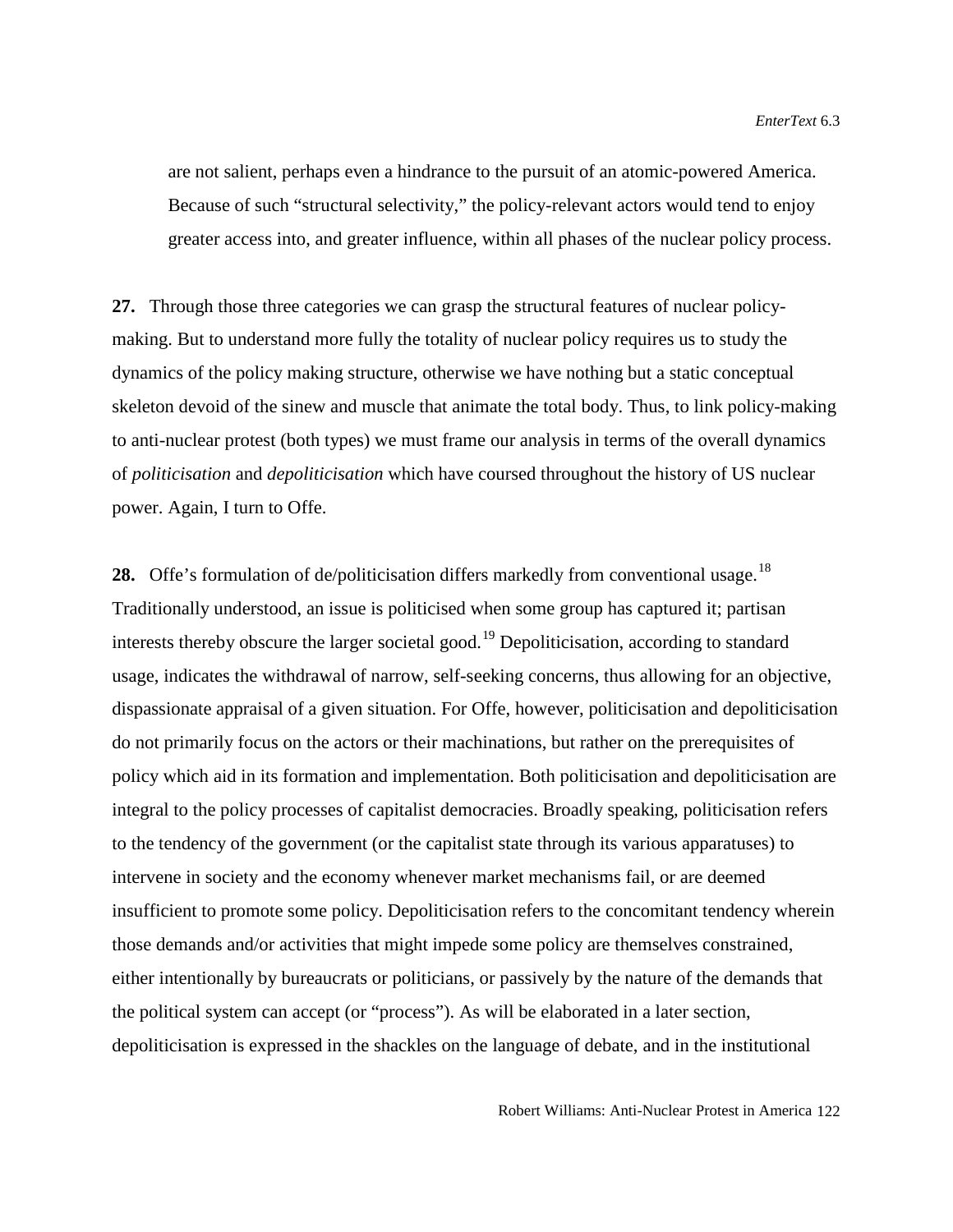constraints on the types of acceptable participation. The politicisation of the atom's growth is the flip side of the depoliticisation of popular input (including protest) into its development. Both tendencies stem from the situation of nuclear policy-making within the larger political-economic context of US liberal-democratic capitalism.

**29.** The theoretical framework inspired by Offe—with its concepts of broadening, deepening, and political-systemic animated by the notion of de/politicising processes—provides a heuristic tool. As such, my use of it will not be to highlight a chronological ordering in the narrowest sense, but rather to interpret the processes involved in US nuclear policy-making. Let me briefly interpret that history here as a prelude to the next section. The broadening of the major actors and the attendant federal intervention into nuclear energy politicised its development. With each new plant constructed and brought on line, the realms of the economy, the environment, and public health and safety provided ample space for problems to emerge; the potential for conflict became displaced into those many divergent areas. The consequent deepening effects were experienced in the everyday worlds of America's communities. Seeking redress, opponents mobilised through the institutional conduits of the political system. Yet participation faced certain impediments within those very channels. Such constraints are manifested in the depoliticisation found within nuclear policy-making. As a result of the depoliticising tendencies, some opposition mounted extra-institutional actions. The direct action groups pursued other routes to democracy, and the "good and just life."

**30.** With such an analytical framework we can discern the contours of the US polity's legitimacy as it pertains to the rise of extra-institutional protest during the period when so much dissent had become institutionalised. Let me detail the dynamics by sketching an interpretation of the peaceful atom.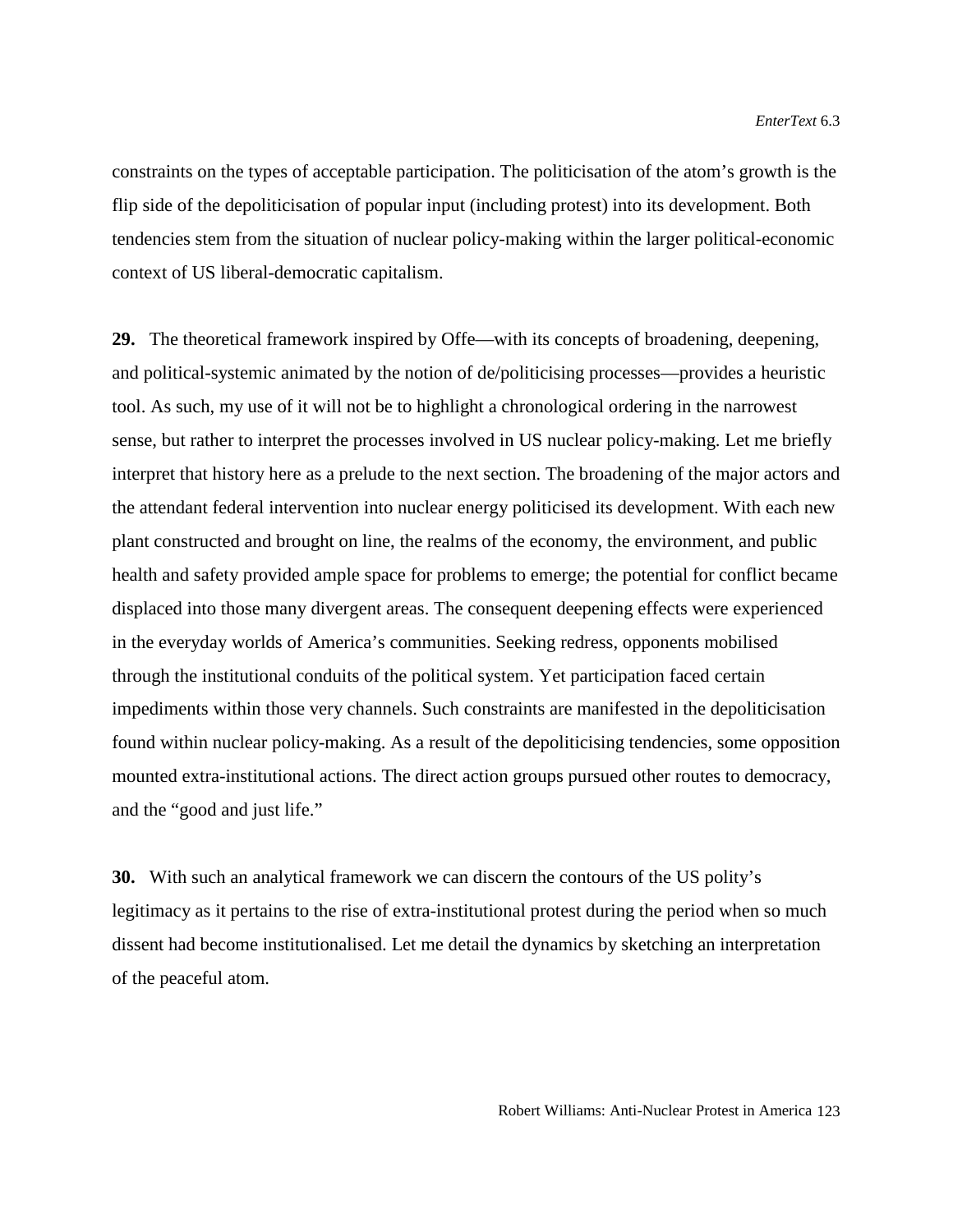## **IV. A SHORT HISTORY OF AMERICAN NUCLEAR ENERGY**

### **The Historical Preconditions of Nuclear Energy**

**31.** At the dawn of the atomic age in 1945 the world seemed ready to embrace the atom of peace. The military uses had been horrifically demonstrated. The goal of the American government was just as graphically to demonstrate the salutary uses of the atom through civilian nuclear energy.<sup>[20](#page-33-3)</sup> However, the technological, economic, and political context was not propitious.

**32.** Sketching the technological landscape of these early days, the sheer complexity entailed in domesticating the atom daunted the public utilities and budding nuclear industry. The nuclear fuel cycle was complex, with many of its problems needing to be resolved.<sup>[21](#page-33-4)</sup> Imponderables were generated, from the first stages of the fuel cycle, the mining and enrichment of uranium, to the final stages, the reprocessing and storage of radioactive wastes. In the years before government indemnification and actual operating experience, the various risks could not be calculated and factored into the "bottom line." Therefore, lacking sufficient expertise in a young technology, the private sector could hardly be faulted for its initial lacklustre response.<sup>22</sup>

**33.** Nuclear power confronted at least two economic hurdles. First, in the early years the demand for electricity had not yet soared, rendering it difficult to justify the need for a new energy source.<sup>[23](#page-33-6)</sup> Second, using fission-generated steam to drive turbines was an untried means of power generation. Coal-fired and hydroelectric plants, however, had already proven themselves, enticing all the more because of their lower costs and shorter construction times. Clearly, the economics of nuclear energy were unfeasible.<sup>[24](#page-33-7)</sup> The electric utilities in the early years, thus, did not rush to build atomic power stations.

**34.** In the political arena, the peaceful atom encountered at least two initial problems. First, a debate revolved around who would control the new energy source. Those favouring military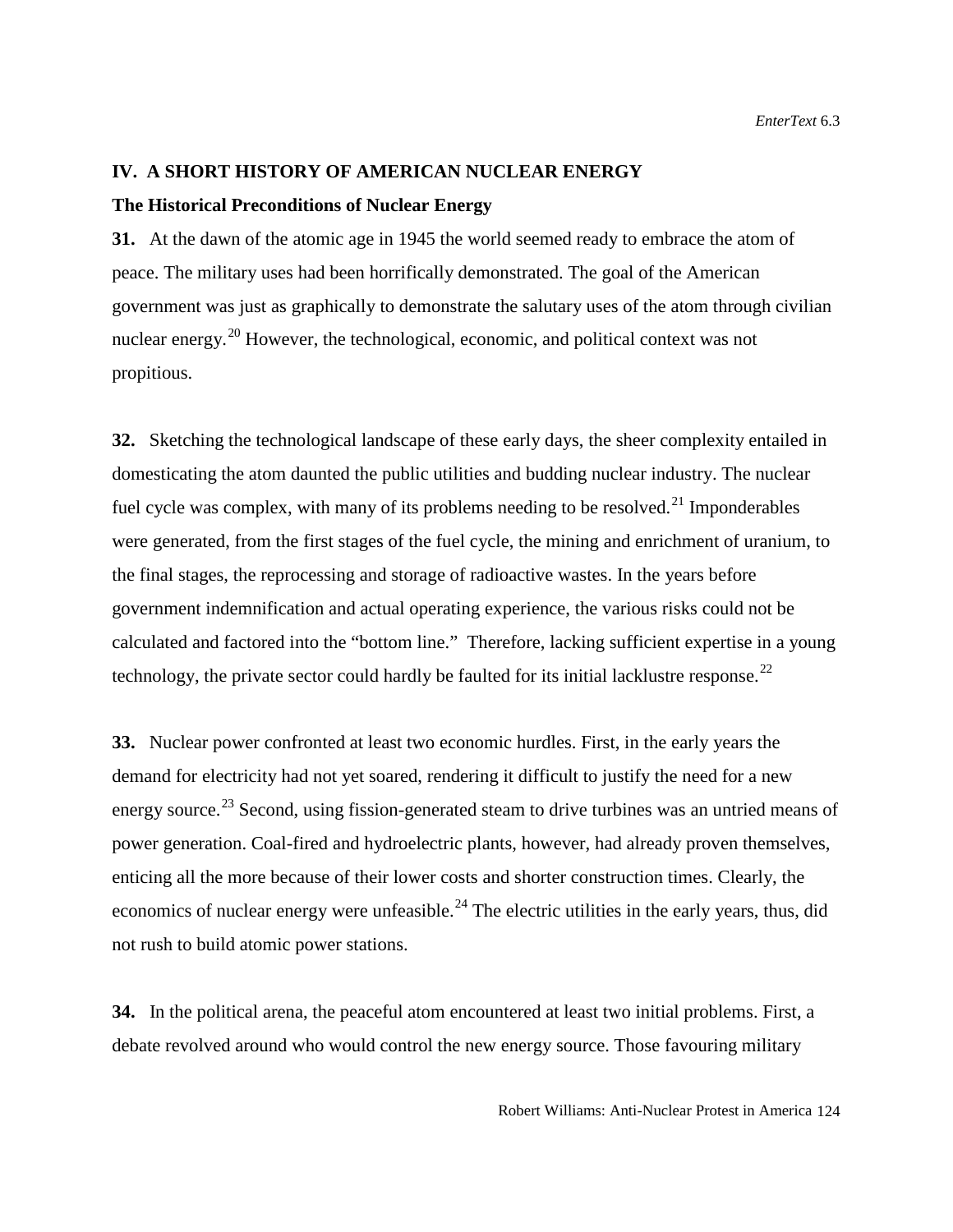domination of the technology (including, not surprisingly, the former Department of War) joined combat with those seeking a strong civilian role, one to be monitored by federal agencies and Congress. Second, there arose the issue of public power generation versus private generation. New Dealers in Congress pushed for a federal role in electricity production, while *laissez-faire* Republicans dissented.<sup>[25](#page-33-8)</sup> That debate raised an essential question about the role of private enterprise within the foremost bastion of capitalism, the United States of America.

**35.** Here a question confronted policy makers: how to turn those inauspicious preconditions into a nuclear energy programme? Or, more to the point, how were those preconditions to be converted into nuclear energy within a liberal-democratic capitalist environment? To overcome the bedevilling preconditions of technological unviability and economic unfeasibility, the federal government assumed the initiative. Accordingly, the year 1946 witnessed the passage of the Atomic Energy Act  $(AEA)^{26}$  $(AEA)^{26}$  $(AEA)^{26}$  which established the requisite institutional apparatuses: the AEC and, in a watchdog role, the Congressional Joint Committee on Atomic Energy (JCAE). Although the pacific atom was to be subject to civilian authority, the military served in an advisory capacity under the 1946 AEA. Such institutional fragmentation among various governmental levels, agencies, and branches led to the later internecine struggles so typical of the liberal-democratic tone of the American polity.<sup>[27](#page-33-10)</sup> Moreover, the AEA of 1946 circumscribed free-market principles because the national government controlled the nuclear information and fissile materials needed by the private sector. Such governmental restrictions were to be eventually attacked by some Congresspersons and business leaders, who agitated for fewer controls so as to "capitalise" on the pacific atom.

## **36. The Politicisation of the Atom**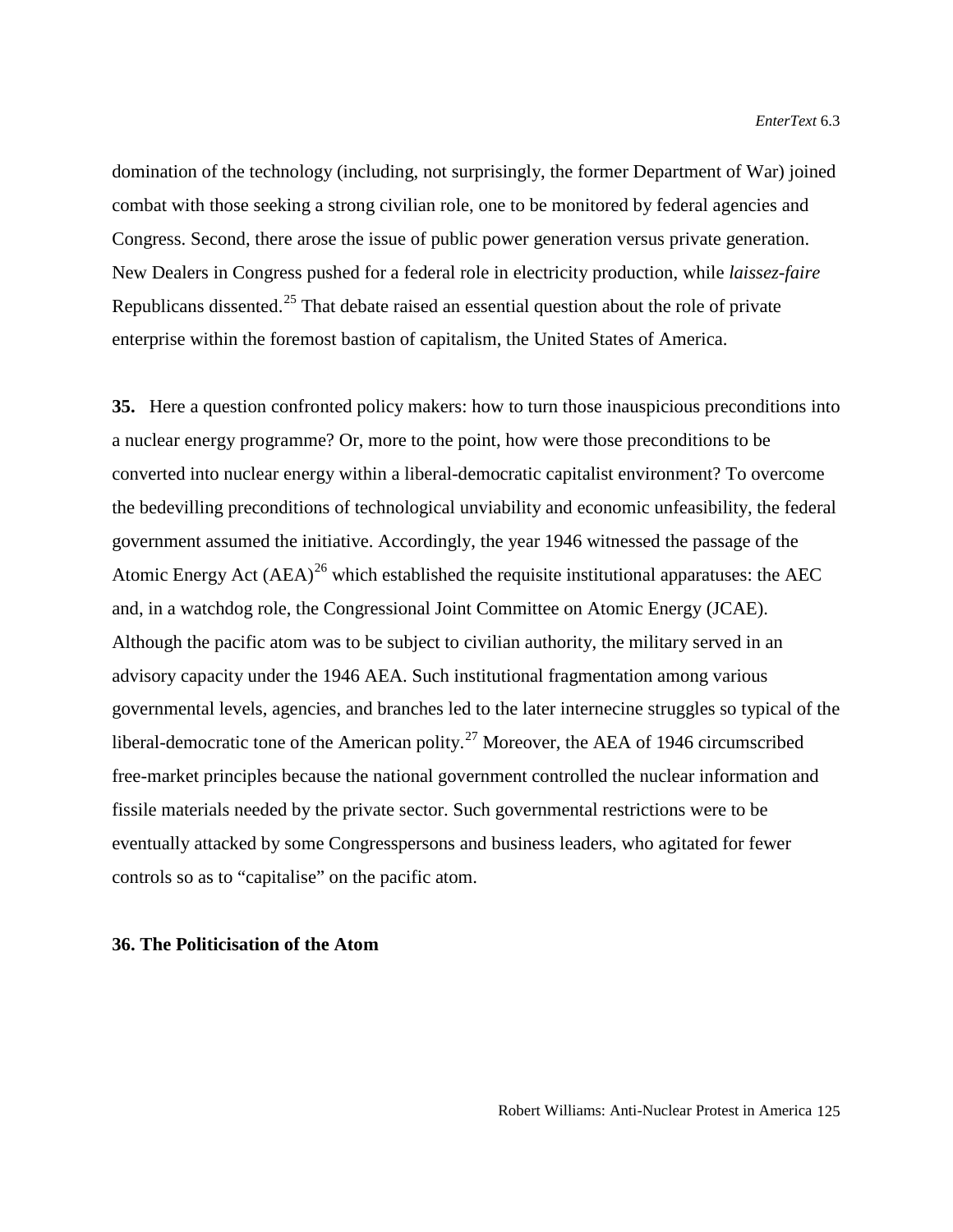**37.** Capitalist ideology maintains that the free market, not the government, should be the engine of all things economic. The development of nuclear energy was no exception. Through the late-1940s and into the 1950s the federal government (via the JCAE and AEC) sought to entice the private sector to develop the peaceful atom. For their part, the public utilities and industrial firms also generally supported an atom promoted by free enterprise, voicing their interest in Congressional hearings in the early-1950s.<sup>[28](#page-33-11)</sup> The resulting Atomic Energy Act of 1954 enshrined the role of the private sector.<sup>[29](#page-33-12)</sup> It prohibited direct governmental involvement in supplying capital for power plant construction. The injection of private capital would spare Federal coffers as well as help to legitimate the civilian uses of the atom.

**38.** Nevertheless, during the 1950s the atom's preconditions still were not favourable; they did not entice wide-spread private sector involvement. To spur free enterprise, the federal government intervened in many ways in the economics of nuclear energy. For example, under a government-sponsored programme (the Power Demonstration Reactor Program), several plants were constructed without government funding.<sup>[30](#page-33-13)</sup> But the few nuclear power plants built did not make atomic growth self-propelling. More was required: via market incentives like increased electricity demand, via governmental inducements, or via both (which did historically occur).<sup>[31](#page-33-14)</sup>

**39.** Thus, although no single institutional source (private or public) was totally and historically sufficient to promote nuclear energy, the governmental institutions of Congress and the AEC provided the necessary arenas in which nuclear policy was fashioned, promoted, and regulated. Certainly, governmental institutions altered as time passed; to be sure, fragmentation occurred as more arenas were created. The AEC was dissolved in 1974, its functions decentralised into two new agencies: the NRC became responsible for regulation while the Energy Research and Development Administration (ERDA) assumed the promotion tasks (which later fell to the Department of Energy). The JCAE also was dissolved; its oversight tasks devolved to a host of Congressional committees. Despite such institutional changes over time, the federal government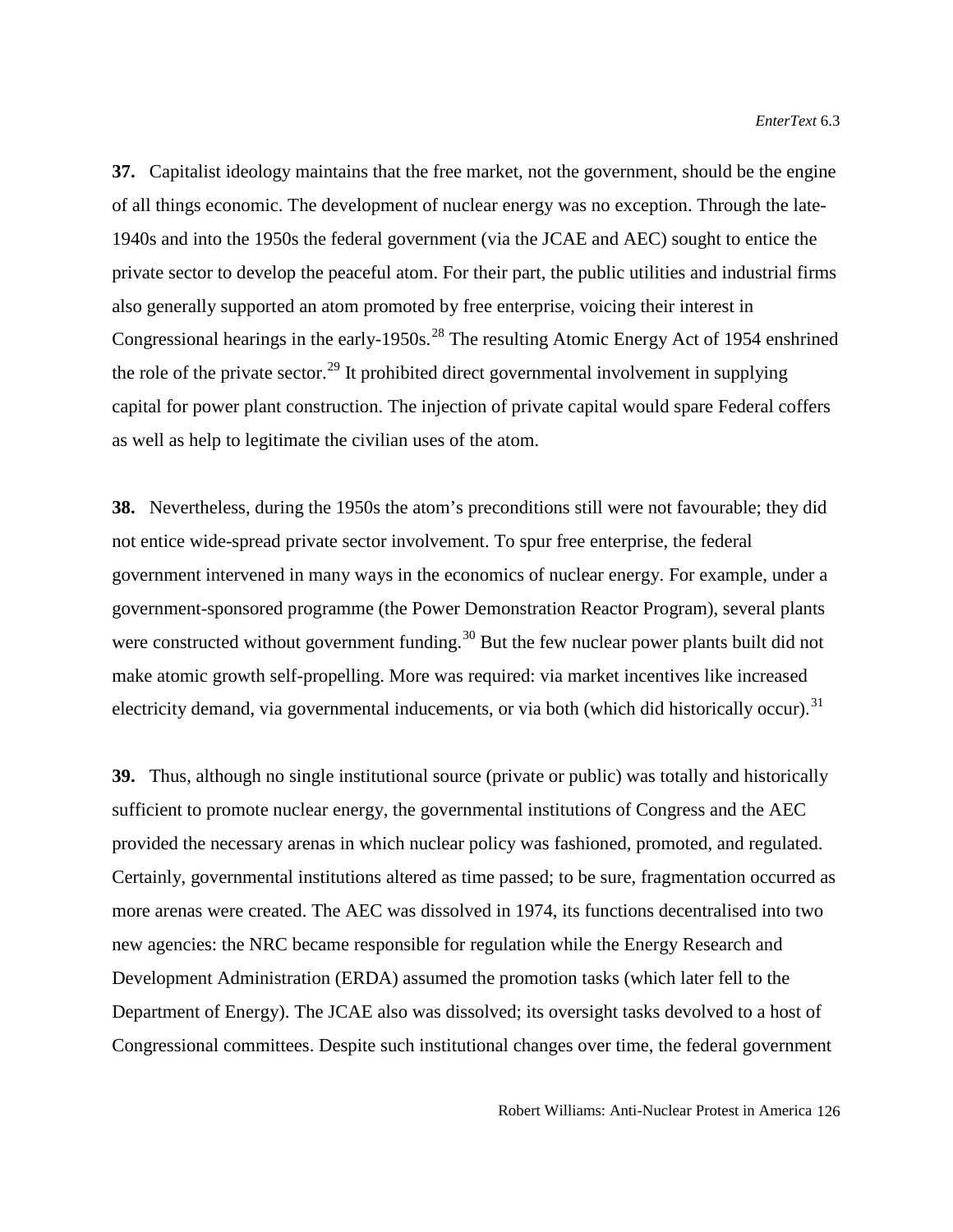has long provided the sites wherein crucial pro-nuclear policies were crafted and implemented in a type of public-private "partnership."[32](#page-33-15) 

**40.** The various governmental apparatuses of the executive and legislative branches historically have initiated and maintained many supports which overrode the barriers to civilian nuclear energy.[33](#page-33-16) Those federal supports over time have included the following: promoting the ideological thrust for commercialisation, legalising civilian ownership of fissile materials (the amended AEA of 1954), creating a market for uranium mining via procurement policies,  $34$ offering technical facilities and funding for reactor development (initially for the nuclear propulsion of Navy vessels), providing tax policies in the form of depreciations and investment deductions, establishing federal pre-emption of radiological hazards and safety standards in the 1954 Atomic Energy Act,  $35$  indemnifying nuclear vendors since 1957 via the Price-Anderson Act,<sup>[36](#page-33-19)</sup> assuming responsibility for the reprocessing and storage of radioactive wastes  $27$ —to list a few examples. Although some of the above-mentioned direct subsidies have declined over time, governmental indirect support, like tax incentives and research on reactor safety, has remained.<sup>[38](#page-33-20)</sup>

**41.** Such governmental involvement points to the politicisation of nuclear energy policymaking. Indeed, as an energy source intended to foster the social good, nuclear power could not have overcome its technical and economic hurdles without its politicisation. The politicisation has its economic, political, and scientific manifestations.

**42.** No "invisible hand" stirred the market-place for atomic power. Rather, a very noticeable hand manipulated the economics of nuclear energy. That hand, even from quite a distance from Washington, was seen to belong to Uncle Sam. Moreover, in political arenas the equal participation of all (firms, utilities, and citizens) did not come to the fore. Citizens not only enjoyed less access to governmental arenas than the utilities and nuclear industry, but they also faced various procedural biases militating against their participation.<sup>[39](#page-33-6)</sup> In addition, the debates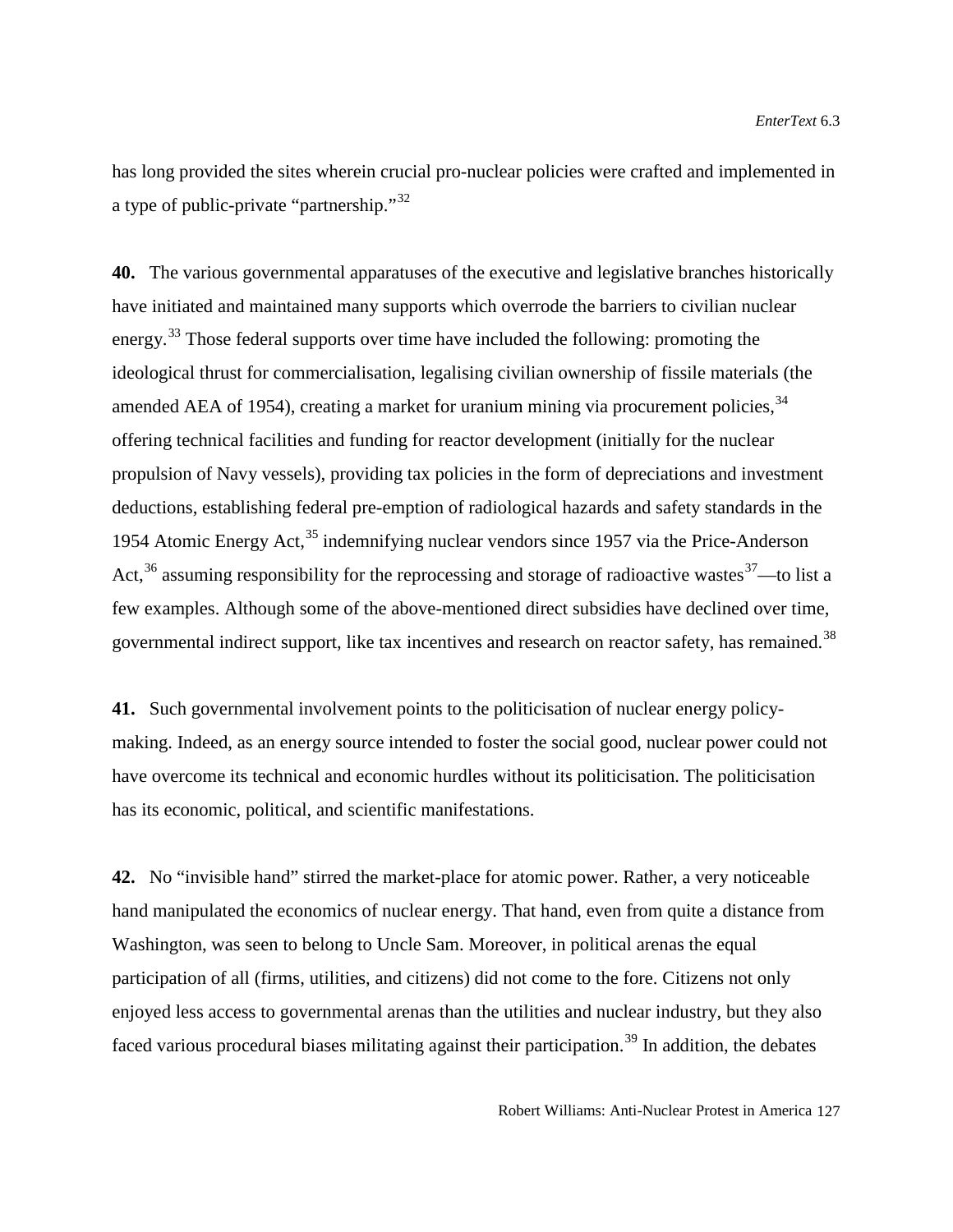over technical issues indicated that "omniscient" scientists, once comforting us with the march of technological progress, no longer remained indisputable. Too many uncertainties remained for scientists and engineers to reach a favourable consensus on atomic power. All in all, the economic, political, and technological events highlighted the extent of the politicisation of nuclear policy. Such a politicised atom would seem in later years to generate at least as much dissent as electricity.

#### **Institutional(ised) Protest**

**43.** We witness the consequences of a politicised nuclear energy policy in the ever-widening ripples of the "deepening" effects. Increasing numbers of people experienced the positive and, more to the point, the negative repercussions of nuclear facilities.<sup>[40](#page-33-21)</sup> The politicised nuclear policy helped to evoke negative reactions in the populace. Those reactions were corroborated by the existence of protestors, and of increasingly unfavourable public opinion. Although opinion varies by poll, numerous citizens no longer seemed to accord an "autonomous" status to technology and technological progress, especially of the atomic variety.<sup>[41](#page-33-22)</sup> Governmental bodies were at the centre of the controversy, overriding the free market in a quarrelsome but unabashed quest to promote nuclear energy. Heretofore intangible forces of modern technology did not appear quite so impalpable or so beneficial. Previously, such concerns went unacknowledged or else had been deemed illegitimate to protest—quite possibly because traditional American culture had placed technology outside the pale of human control. $^{42}$  $^{42}$  $^{42}$ 

**44.** During the 1950s and early 1960s, dissent over nuclear power was typified by intra-elite quarrels, focusing on the specific, often breakneck, ways in which it was promoted.<sup>[43](#page-33-24)</sup> In these debates technical issues prevailed, with scientists launching vociferous and unrelenting assaults on each another. For example, tensions between academic geologists (hired by the public utilities) and those of the US Geologic Service erupted repeatedly over seismic problems at various California sites.<sup>[44](#page-33-1)</sup> As an additional example, there ensued a virtual war in 1962 between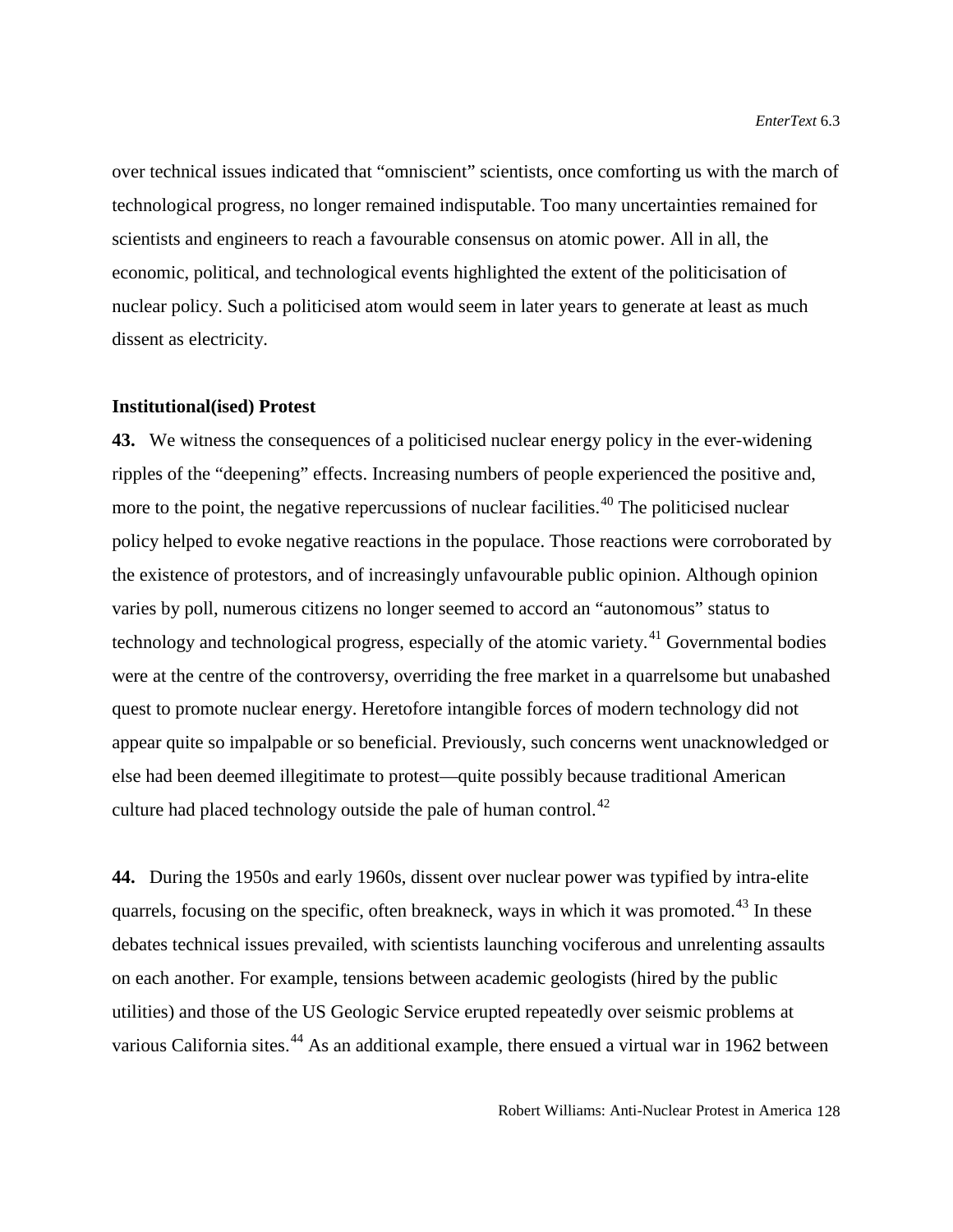scientists and engineers over the containment structure of a proposed nuclear plant to be sited near New York City.<sup>[45](#page-33-2)</sup> Over time, the broadening and deepening of nuclear energy have illumined its politicisation. As the invisible was rendered ever more manifest, dissent mobilised through institutional channels. Indeed, the bickering among elites often galvanised local communities to mobilise against nearby facilities.<sup>[46](#page-33-3)</sup>

**45.** The decade of the sixties witnessed the transmutation of the counter-nuclear debate: purely technological issues gave ground to political concerns.<sup>[47](#page-33-4)</sup> Local groups organised to contest siting decisions specifically affecting them, especially in terms of community safety and property values. Since the late 1960s, the anti-nuclear movement assumed its characteristic mass base and broad concerns about the environment and general power plant safety. During that period, protest began to mobilise on a national scale, although small local organisations still provided the enduring spark for counter-nuclear activities.

**46.** By the early 1970s, political institutions at the national level were approached. Congress became a frequent battlefield as it hosted hearings on reactor safety and on the extension of the Price-Anderson Act.<sup>[48](#page-33-25)</sup> Also embroiled in atomic polemics was the court system. One landmark case was the 1971 US Court of Appeals decision holding that environmental impact analyses were mandatory for all plant licences.<sup>[49](#page-33-5)</sup> The nation's courts, even the US Supreme Court, regularly witnessed clashes between the federal government and anti-nuclear groups.<sup>[50](#page-33-26)</sup> Also, the numbers of citizen interventions into AEC/NRC licensing hearings increased during the period of the late-1960s and 1970s.<sup>[51](#page-33-21)</sup> In addition, state-wide events occurred: in 1976 the activists in several Western states worked through the electoral conduits in unsuccessful referenda attempts to halt the construction of more facilities.<sup>[52](#page-33-9)</sup> The history of anti-nuclear dissent thus shifted, from a primarily scientific focus and localised base, to a wider focus which also encompassed general concerns and a national constituency. Governmental institutions, at the federal and state levels,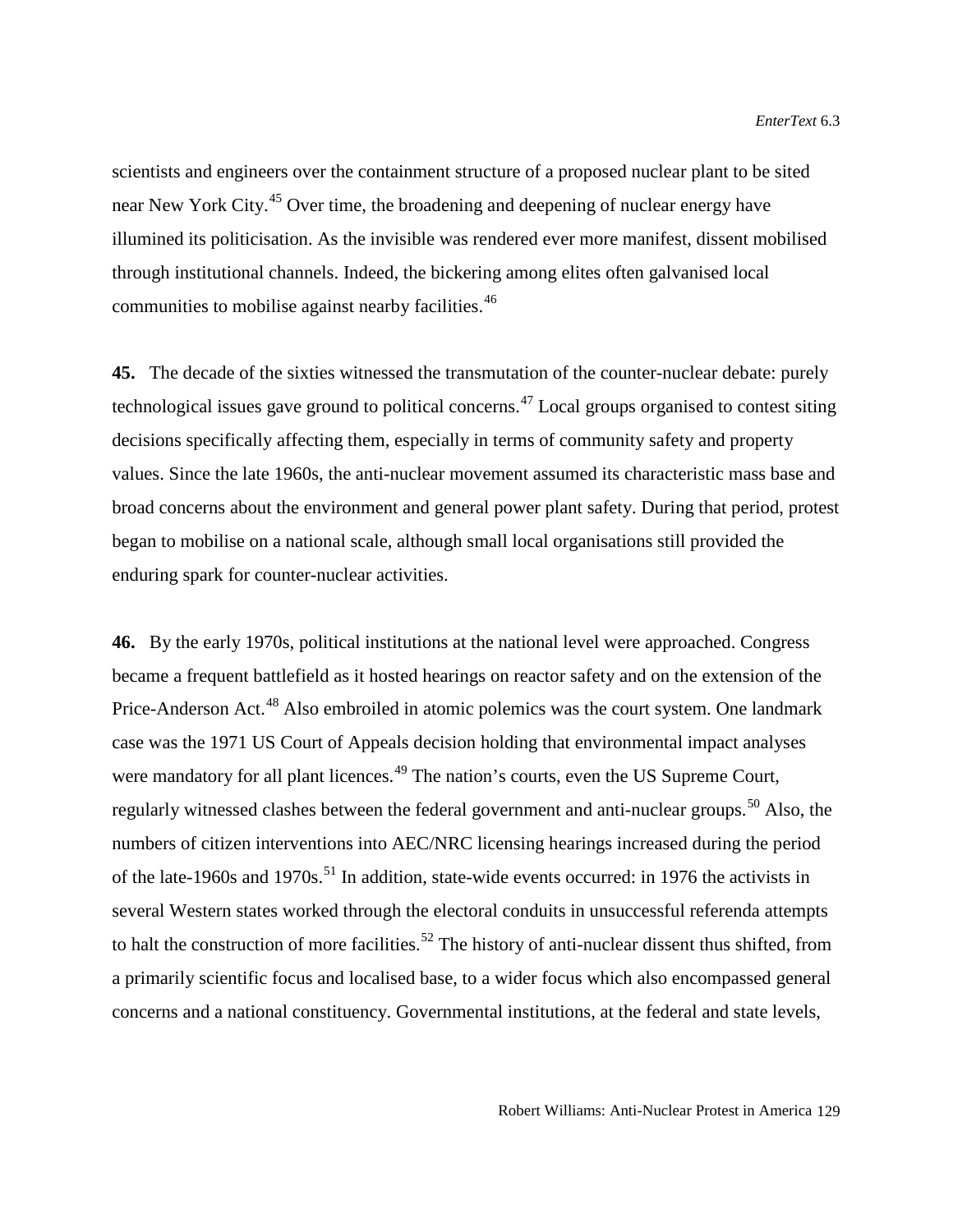became the arenas wherein conventional protest battled the pro-nuclear forces (both private and public).

**47.** The protests that mobilised through institutional channels met with varying degrees of success. Victories in the AEC and NRC tended to be limited to lengthening the licensing process, thereby delaying plant construction and helping to heap further financial burdens on the utilities. Public contestation via the Congress, the AEC/NRC, the courts, and state referenda vented important issues. Yet it would be contentious to attribute a direct (unqualified) causal relationship between anti-nuclear activities and the overall decline of nuclear power. Institutional protests set in motion the furore which prompted more regulations and the retrofitting of enhanced safety features.<sup>[53](#page-33-27)</sup> Such protests were arguably necessary, but not sufficient in themselves, to cause the decline of atomic power. Other factors in the 1980s intervened between dissent and nuclear energy's descent—especially the reassertion of market forces in the form of increasingly scarce investment capital, and in the diminishing need for electricity (in the wake of energy conservation measures). Thus, the various assaults did not incapacitate atomic power in general. The atomic genie has continued to shuffle along into the present, amidst economic problems and negative public opinion.

**48.** It is precisely the lack of an immediate, measurable impact on nuclear power as a whole that refocuses our gaze on the concept of nuclear energy's legitimacy. In the midst of the newer and tighter regulations there flowered extra-institutional protest. Why did this oppositional form arise just when important regulatory gains were occurring? An inquiry into such a question leads us to conclude that the variegated dissent cannot be encompassed by a concept of institutionalised opposition. To differentiate between the protest forms—and to pursue the attendant concern of legitimacy—requires us to interrogate the depoliticising currents which have coursed throughout the history of US nuclear power.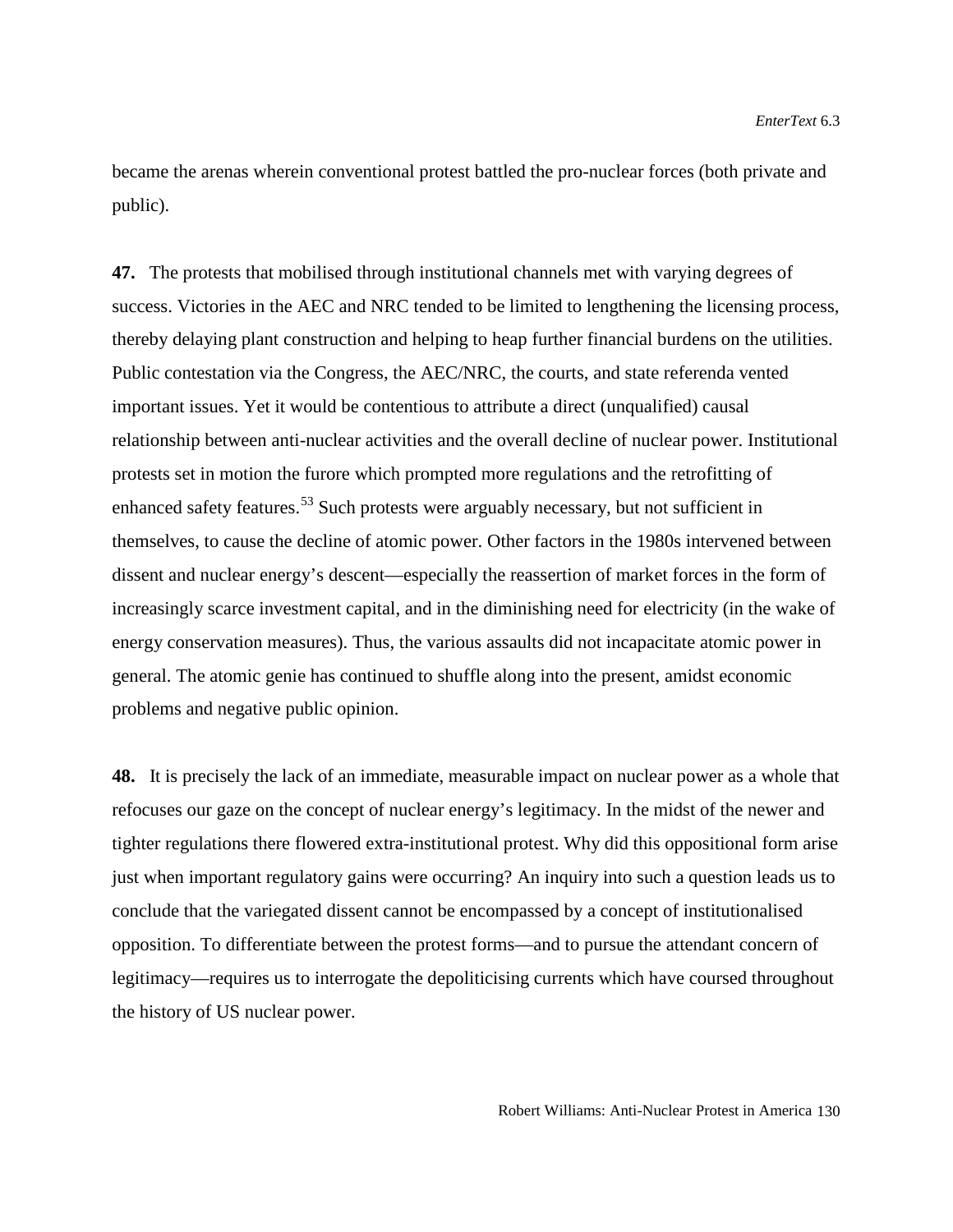## **Depoliticising Pressures**

**49.** The depoliticising tendencies of nuclear energy policy have occurred along with the growth of politicised nuclear policy. Depoliticisation, as discussed above, refers to the constraints which narrow the range of views and interests that can be expressed through the polity. Such a narrowing thereby tends to circumscribe the possible outcomes that can result from the nuclear policy processes. Depoliticisation refers not only to procedural biases hindering popular participation, but *a fortiori* to the sources of those barriers located within nuclear energy technology and the associated structure of policy-making. Such depoliticising trajectories have affected two basic, yet intertwined realms: citizen participation in policy-making, and the discourse on policy issues.

**50.** Not all viewpoints have been, or can be, heard because not all interests were structurally significant to the development of nuclear power. The nature of nuclear energy established centralising tendencies which belied the polity's relative openness, and which conditioned the pluralism of the vying groups, both for and against. Due to its extreme complexity, high cost, and high safety requirements, decisions were made to vest authority in the fewer, "more savvy" hands of federal agencies, industry, and the utilities.<sup>[54](#page-33-13)</sup> Thus, the preconditions occasioning the formation of nuclear energy in America tended to impel, or at least made more likely, the coalescence of certain actors into a hegemonic bloc, with the government providing the centrestage. In short, the preconditions were conducive of a sort of structural selectivity: despite skirmishes among the major actors, only they were the ones relevant to the promotion of nuclear policy.

**51.** Charged with nuclear energy's promotion, but burdened with its regulation, political elites succumbed to the structural pressures of the capitalist system. The political elites in Congress and the bureaucracy took various actions over time that weakened, or depoliticised, citizen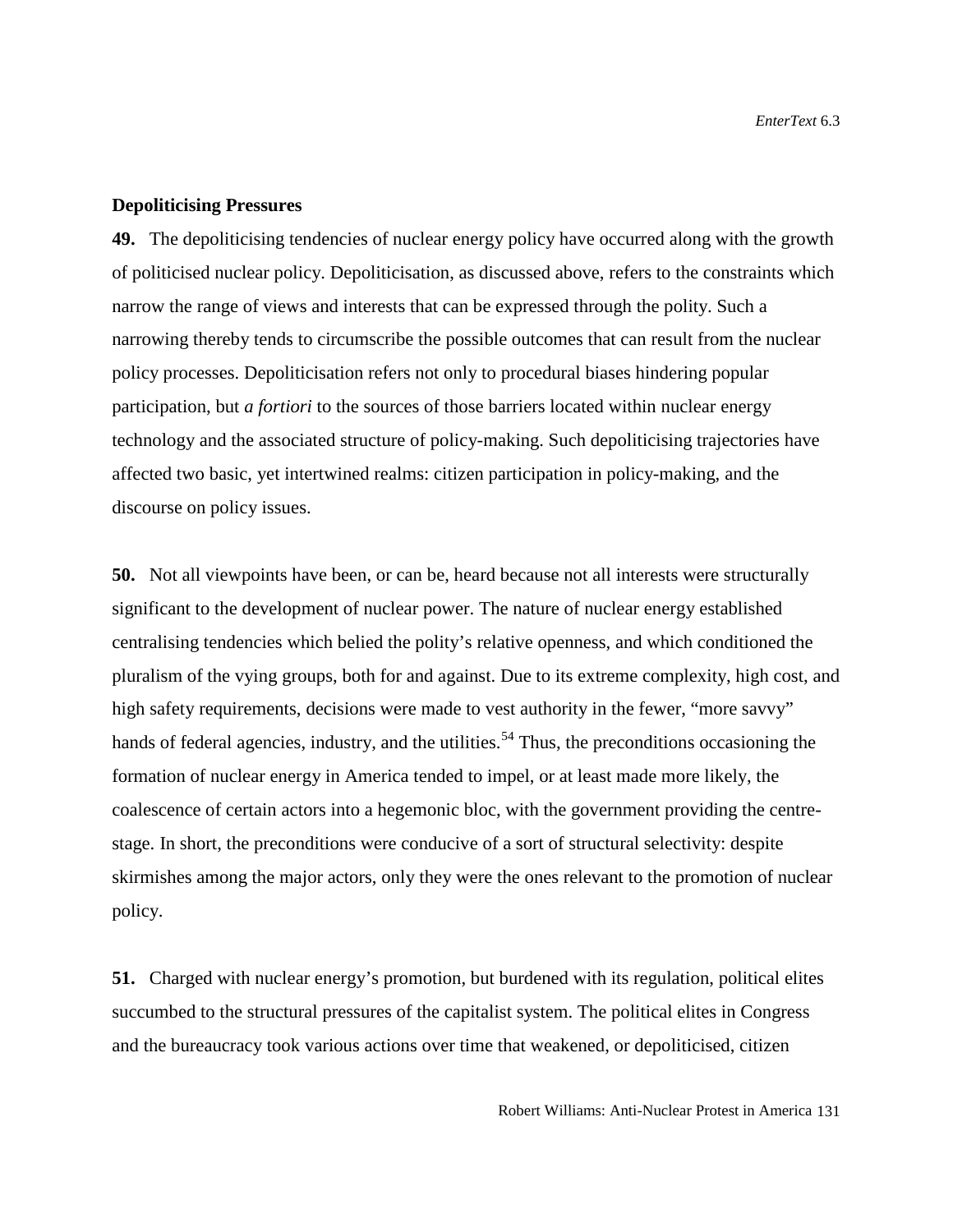participation. Such a weakening of citizen input is manifested in the collaborative, if not always harmonious, relationship between many in Congress and the government bureaucracies, on the one hand, and those in the utilities and nuclear industry, on the other.<sup>[55](#page-33-14)</sup> Depoliticising tendencies exerted tremendous force on institutional conduits by channelling both citizen and industry/utility participation along certain routes within the nuclear policy process. Popular input into policy, particularly dissent, was constrained insofar as the dissenting groups were forced to contend against the, structurally speaking, "better placed" businesses and utilities. The proponents of nuclear power in the private and public realms were better funded and generally more cooperative with each other than with those who opposed such facilities.

**52.** Examples of the structural selectivity impeding popular participation can be found in the areas of policy formation, implementation, and adjudication. The diminution of citizen input in matters nuclear had long existed in the halls of Congress, the arena of policy formation. For example, perusal of the many hearings during the early years of atomic power only serves to document my contention. The preponderance of emphasis lay on how to commercialise the atom, not on how to democratise it. Further evidence of diminished citizen participation can be found in the arenas of policy implementation and adjudication: namely, in the AEC (later NRC). The procedural biases on popular input, especially in the site licensing hearings of the AEC/NRC, have been well documented. Procedural rules tended to be pro-nuclear: accordingly, constraints were placed on who could intervene in the hearings, and on the type of admissible evidence.<sup>[56](#page-33-16)</sup> Scientists girded with facts, and those whose property abutted nuclear facilities, were more readily admitted than were public interest lobbies or even local groups who voiced ethical and environmental stances. Airing views of the latter type only contributed to the perception that "no-nukers" were neo-Luddites, as irrational as they seemed irrepressible.<sup>57</sup>

**53.** The preceding has already intimated the second realm of depoliticisation: discourse. This is not simply a matter of elites dissembling, although of course such has occurred.<sup>[58](#page-33-29)</sup> More to the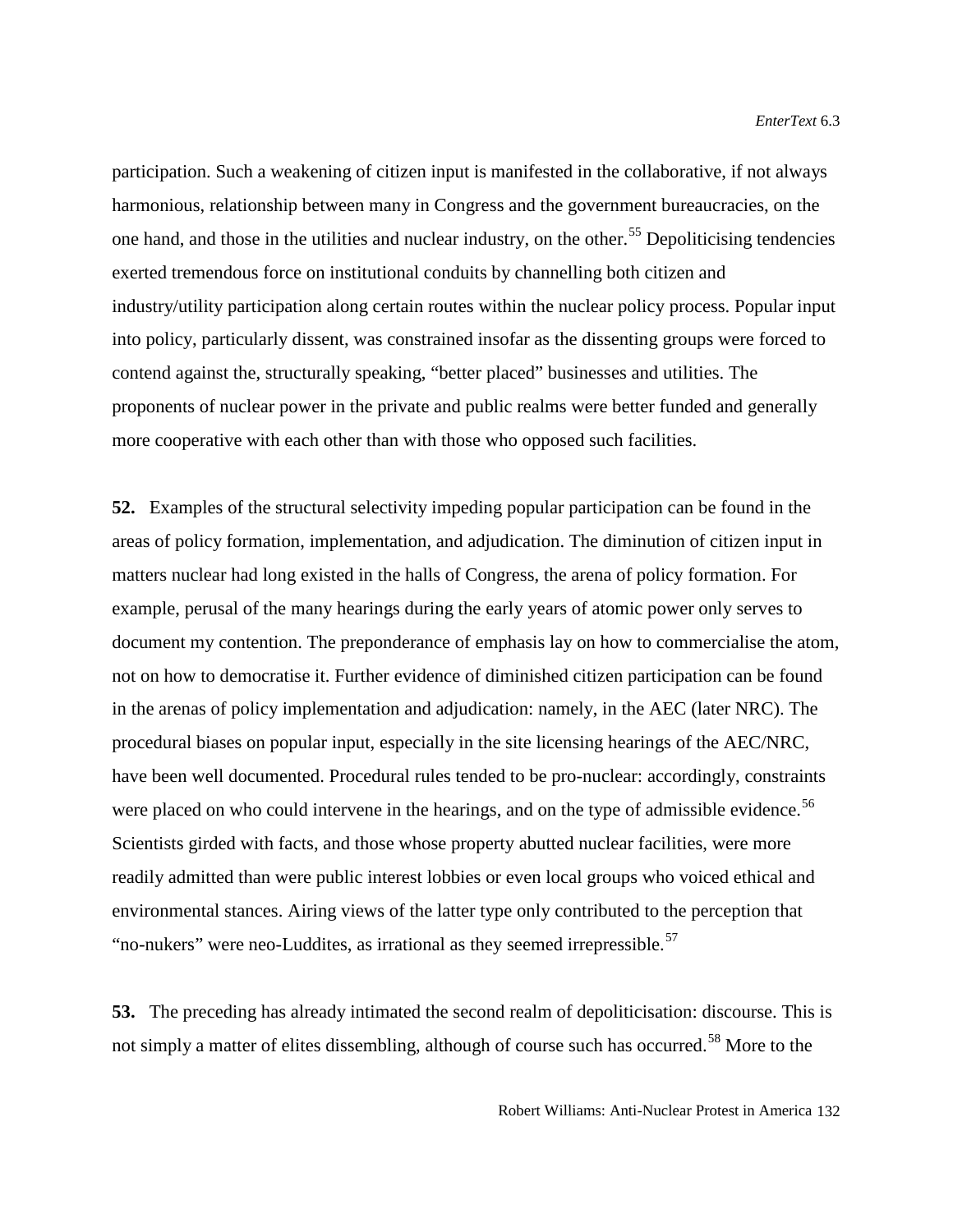point, the depoliticisation of debate refers to the ways in which controversial issues are conceived. When anti-nuclear conflict was viewed, even implicitly, as a tension between technical expertise and popular (perhaps ill-founded) input, then pivotal issues remained unaddressed.<sup>[59](#page-33-23)</sup> Most tellingly, an analysis of the ultimate validity of nuclear power could not probe into the ways in which the governmental fulfillment of the atom's preconditions had constrained democracy. Technical jargon often dominated the discussions on the risks of plant accidents, and of environmental and human side-effects.<sup>[60](#page-33-24)</sup> The term "ALARA" (meaning "As Low As Reasonably Achievable") captured the *argot* of technical rationality which infused the debate over the safe level of ionising radiation.<sup>[61](#page-33-30)</sup> Despite the general decline of US nuclear energy, or perhaps because of it, depoliticised forms of discourse have persisted.<sup>[62](#page-33-31)</sup>

**54.** Certainly, debates over a topic like risk probability broached pertinent, technical considerations. Certainly, the tactic of using economic arguments at hearings of a public utilities commission or in the courts met with some success.<sup>[63](#page-33-5)</sup> Yet such attacks betrayed the extent of depoliticisation prevalent: for even when citizen groups took up the cudgel of brute facts, their rebuttals were couched in the same language as that wielded by the pro-nuclear groups. That is quite understandable; arguments set in an economic and technical language had greater credibility. But the use of economic rationality and "scientific objectivity" shrouded the politicised nature of policy, even at those moments when the "invisible forces" at work became manifested in our deepening experiences of the atom.<sup>[64](#page-33-26)</sup> Whenever those lexicons dominated the scene, with value statements considered mere opinion, then discourse became depoliticised. Rendered unspeakable, and indeed not even theorisable, were issues of the legitimacy of polity and policy, because the structural context linking policy preconditions to their political-systemic effects had been excluded. Thus, the depoliticising tendencies of nuclear policy-making have undermined the legitimate bases of America's liberal-democratic polity, especially its norms of accountability and participation. But they also helped to set in motion the rise of new types of participation which were informed by a different sense of political legitimacy.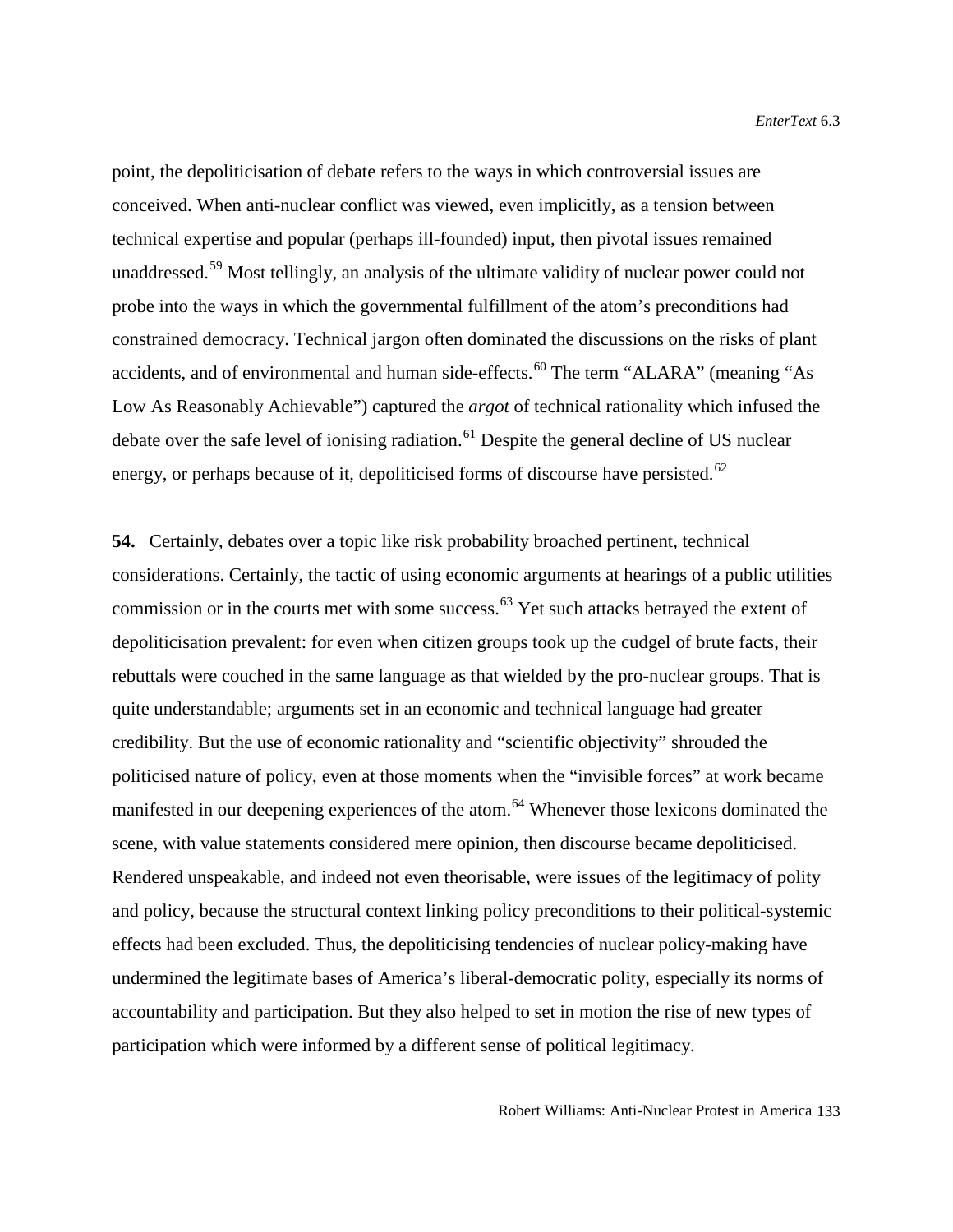## **Extra-Institutional Protest**

**55.** The depoliticising trajectory of nuclear energy policy, of course, did not signal the demobilisation of dissent. But the depoliticising currents did have their impact; certain practical consequences did surface. In the midst of expanding institutional protest and improved reactor safety, some issues nonetheless eluded the capability of conventional political channels. Such concerns included participatory democracy and socio-economic decentralisation, concerns that the US political-economic system could not structurally address. That protest struck an extrainstitutional course illumines the political-systemic dimension of my analysis, as well as the nature of the legitimacy of the nuclear policy processes. Although it is true that the US political system is more open than in other countries, we are reminded also that it is only relatively more open. It is at this theoretical and historical juncture in the chronology of nuclear energy that we note the differentiation of protest into two distinct forms.

**56.** The period from 1976—the occupation of the Seabrook nuclear power plant (New Hampshire)—to the early 1980s, bore witness to the rise and proliferation of the direct action protestors.[65](#page-33-9) Their names were both colourful and evocative: consider the Catfish, Crabshell, and Palmetto Alliances, as well as the first, the Clamshell Alliance. Such names conveyed their intimate bonds with the environment, and the inextricable ties which bound humans with the non-human world.

**57.** Like the institutional form of dissent, the direct action groups certainly sought to influence policy, especially its concrete implementation. Nuclear plants under construction were prime targets for non-violent acts of civil disobedience. Trespassing, sit-ins, and obstructing construction were all common tactics.<sup>[66](#page-33-10)</sup> Examples of direct actions abound throughout the late-1970s. In addition to the Clamshell Alliance actions at Seabrook in 1976 and 1977,<sup>[67](#page-33-27)</sup> other direct action alliances organised civil disobedience at the Satsop facilities in Washington (the Crabshell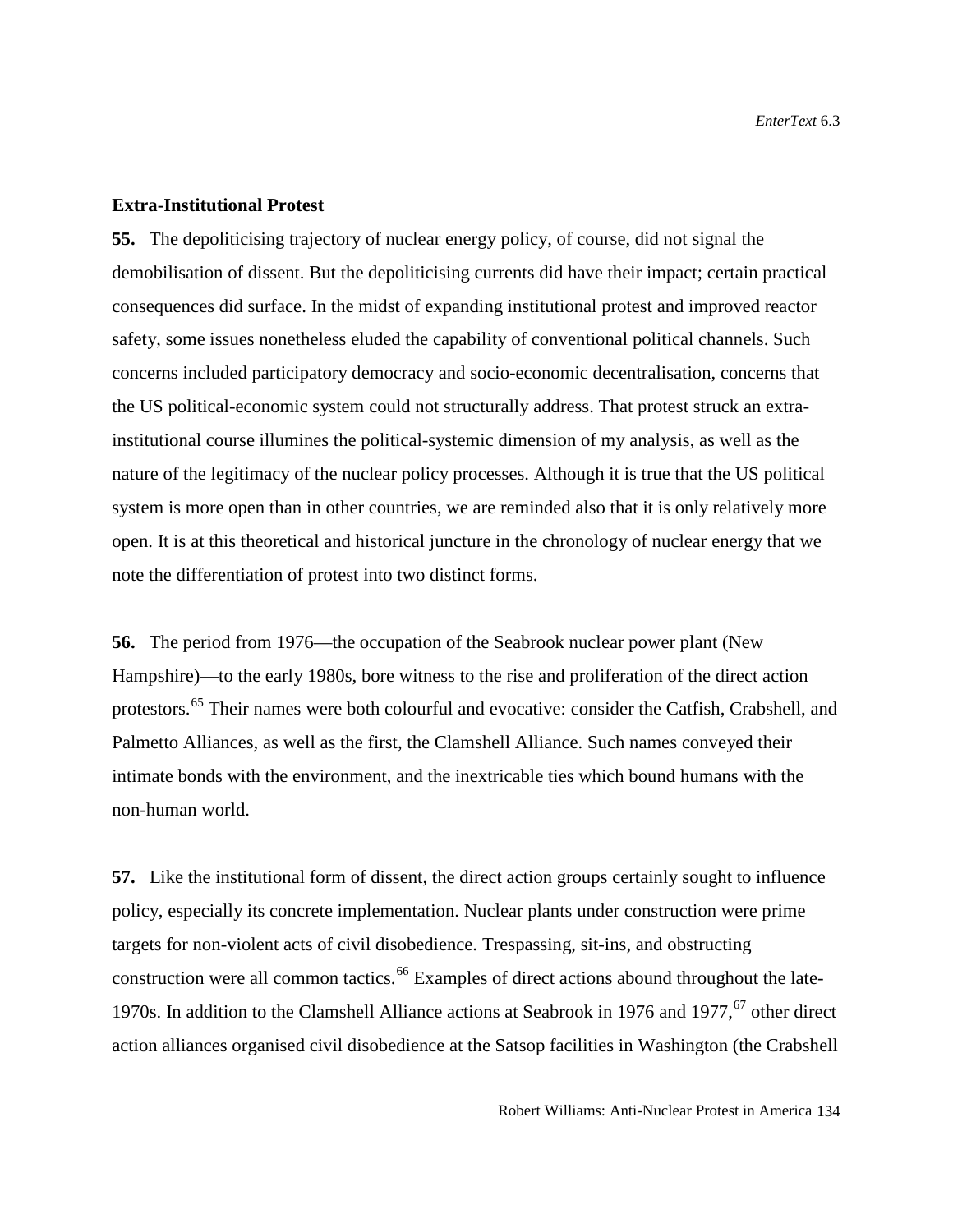Alliance), and at Diablo Canyon (the Abalone Alliance of California). Other direct actions occurred at the construction sites for the Bailly (Indiana) and Limerick (Pennsylvania) plants. The Palmetto Alliance in 1978 practised civil disobedience at the Barnwell Spent Fuel Reprocessing Facility in South Carolina.

**58.** By the early 1980s, however, many of the direct action groups lost much of their characteristic drive.[68](#page-33-12) A few groups continued into the 1980s: *e.g.*, the Shad Alliance protested the Shoreham Nuclear Power Plant on Long Island,<sup>[69](#page-33-32)</sup> and the Clamshell Alliance in some form continued its opposition at Seabrook.<sup>[70](#page-33-14)</sup> A few alliances redirected their energies to issues of peace and war (like the Freeze Movement), opposing nuclear weapons and Reagan-era foreign policy in the same way that they had opposed the peaceful atom. Many anti-nuclear groups nowadays use the internet as a tool for struggle, both as a way to distribute information and their criticisms, and also as a way to mobilise their grassroots constituents and the public at large.<sup>71</sup> Nonetheless, for many direct action groups, the limited success in halting plant construction had deleterious effects on their survival. In addition, problems associated with their participatory style of decision-making created organisational dilemmas and internal rifts.<sup>[72](#page-33-33)</sup> Using consensual forms of decision making proved difficult to sustain when some members deemed political effectiveness to be the touchstone by which to gauge their success.

**59.** The central theme of this paper, however, does not depend on direct-action victories or on their continued existence as organised groups. Accordingly, I have concentrated on discerning the reasons for their emergence and on depicting the context in which they pursued their *raison d'être*. The sites of extra-institutional protest differed essentially from those used chiefly by conventional dissent. It was only in the space outside established institutional channels that the direct action groups could practise the participatory democracy, egalitarianism, and nonhierarchical organisation which the traditional institutions precluded. When viewed from the specific historical configuration of nuclear technology arising within a capitalist setting, the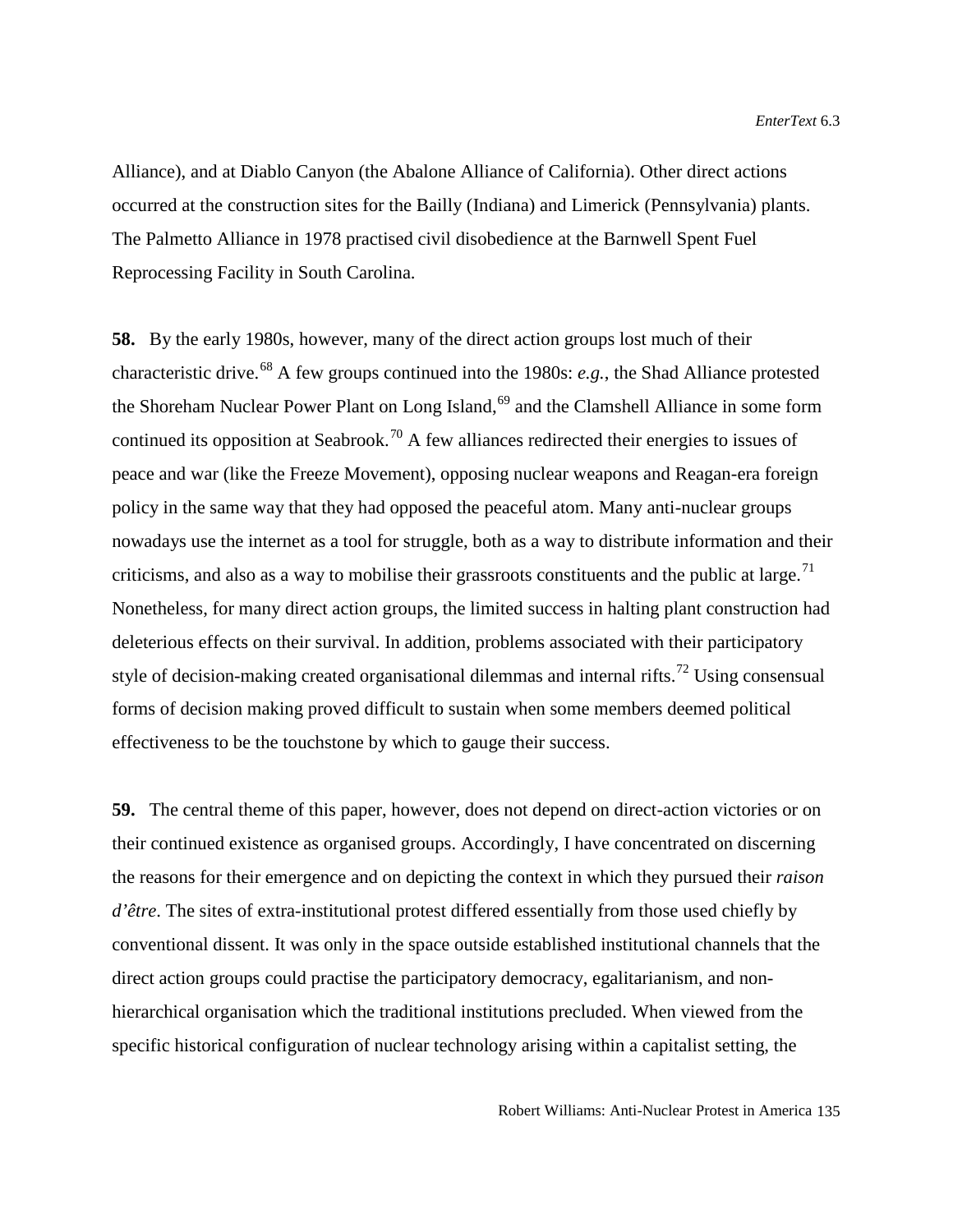conventional political channels did not, and have not, sufficed to eradicate nuclear energy. Thus, from a political-systemic incapacity to articulate and to respond to certain types of legitimate concerns, there arose unconventional dissent. Such dissent pursued an extra-institutional strategy for its politics, thereby seeking an unconventional grounding for the legitimacy of its democratic and egalitarian values.

### **V. CONCLUSION**

**60.** This paper defined the legitimacy of American democracy in terms of governmental accountability and popular participation. Necessarily savaged by "reality," legitimacy is ever the ideal—for even when most beleaguered, its normative spirit has persisted. Legitimacy is a crucial concept precisely because its ideals are derived from (*i.e.*, are immanent within) the very norms purportedly upheld in democratic institutions. Normative in that sense does not necessarily mean abstract. As such, legitimacy allows us to evaluate the often unexplored assumptions, and perhaps unintended consequences, of actual institutional practices within democratic polities. Three general conclusions emerge from our scrutiny of nuclear power and the legitimacy of policy, polity, and dissent. They concern the relationships between atomic energy's preconditions and its policy, between nuclear policy and the US political system, and between anti-nuclear dissent and the American polity.

**61.** The first conclusion points to the connections between nuclear energy's preconditions and policy-making. The preconditions necessary for transforming the military uses of the atom into the civilian ends of power generation were not fully conducive to the democratic goals of citizen participation. Economically unfeasible and technologically young, nuclear energy required the institutionalisation undertaken by the federal government before a single kilowatt could be generated. Such institutionalisation constituted the broadening feature of nuclear policy. Given the paramount goal of nurturing the growth of atomic energy, the preconditions tended toward structurally favouring the sites of policy formation within Congress. As a consequence, the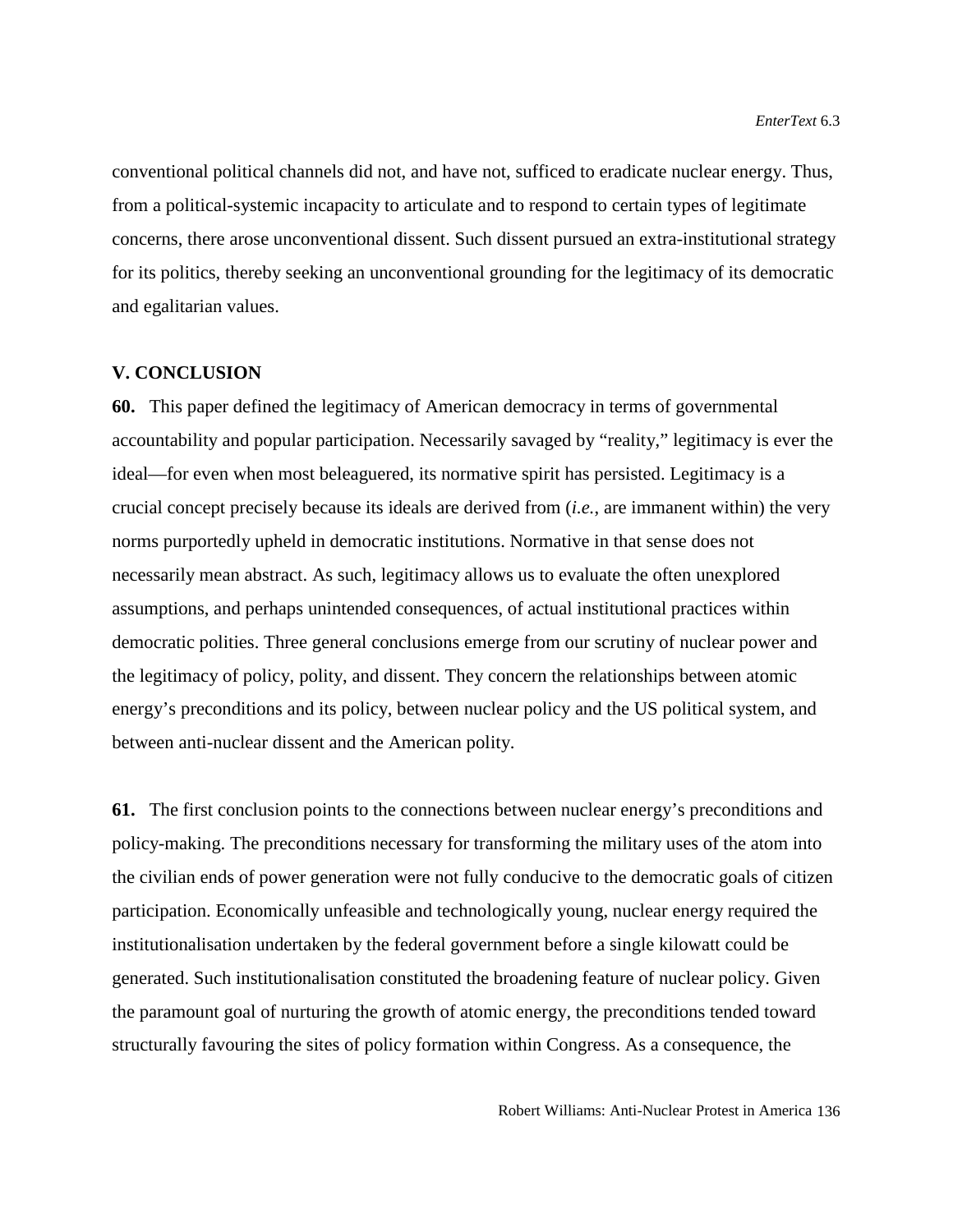arenas of implementation and adjudication—the historical loci of citizen participation—were rendered less significant to overall policy-making. The legitimacy on which a liberal-democratic polity like the USA is based (*i.e.*, governmental accountability and citizen input) was thus contravened by the nuclear policy processes themselves.

**62.** The second conclusion illuminates the contradictory relationship between nuclear energy policy and the US polity. The stress on policy formation, and the complex nature of the atom, translated in practice into a structural selectivity, which as much conditioned citizen participation as it favoured the industrial firms, government bureaucrats, and utility companies. Nuclear policies engendered "deepening" effects whenever their repercussions were experienced in the everyday lives of the communities situated near the facilities or by citizens concerned with the consequences of nuclear technology. The ensuing popular clamour found ingress into the policy process chiefly through the fragmented byways of policy implementation and adjudication. Nuclear policy-making has slowly, haltingly, expanded its institutional avenues to include more citizen input. Certainly, such an expansion of avenues upheld the liberal-democratic form of legitimacy: the political conduits historically have conduced towards the articulation of divisible, material, and particular interests. Amidst the noise of policy-making, the depoliticising tendencies of policy formation were reinforced. And when conflict moved into the halls of policy implementation, technocratic hues coloured the permissible views. The polity was constrained systemically by a technological undercurrent which narrowed the scope of what could be articulated. Because the polity suffered those restrictions, meaningful political participation became circumscribed, even as the foundation for an atomic future was laid. Accordingly, the legitimacy on which a liberal-democratic polity is based was impoverished. Thus, even though participation on some nuclear matters had institutionally expanded, participatory democracy had not. Under such constraints the direct action groups chose extra-institutional paths.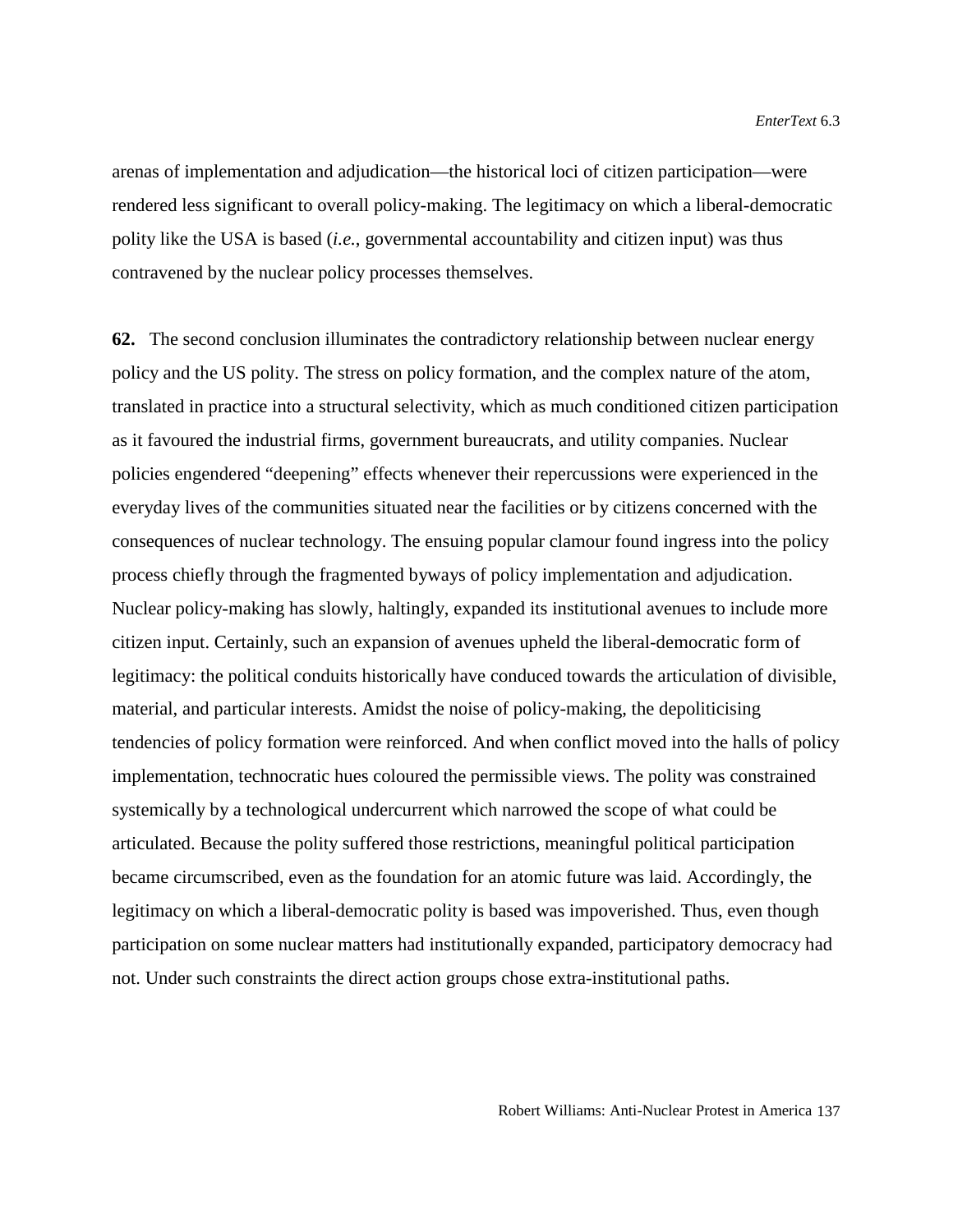**63.** The third conclusion highlights the relationship between the American polity and antinuclear dissent. It also illuminates the contentious, expanding "nature" of legitimacy. Because the historical structures of nuclear energy's development influenced the origins and differentiation of protest, as well as conditioned the arenas of participation, it becomes understandable why direct action groups would act outside the delegitimated channels of traditional representation. By so doing, extra-institutional groups pursued a form of democracy not able to be practised in the current political order, and thereby lived another set of legitimating norms. By demonstrating that anti-nuclear protest in general sprang quite rationally from the social consequences (*i.e.*, deepening effects) of the central actors' decisions and abiding involvement, we can refute presumptions of its *prima facie* irrationality. Given the dissent surrounding nuclear energy, the many worries expressed about it were neither irrational at first blush, nor technically unfounded (especially given the uncertainties that still persist in the areas of reactor decommissioning and radioactive waste disposal). Indeed, conflicts over nuclear issues were not simply grounded in discrete, self-interested entities, whether groups or communities. Because both types of dissent were themselves socio-politically conditioned, emerging from notso-neutral institutions and policies, opposition to the pacific atom did not merely express the particularistic interests of groups at specific locales. Rather, opposition manifested the totality of nuclear policy process, including the widespread consequences of atomic power for American society and polity. Hence, from that perspective, the rise of unconventional protest in the midst of growing institutional participation reveals the weaker sense of legitimacy which informs the policy and polity in the case of American nuclear energy.

<span id="page-27-0"></span>**64.** The ephemeral life span of many of the direct action groups should not prohibit us from seriously analysing their structural origins and their implications for an understanding of political legitimacy. Indeed, a relatively short existence is insignificant when we consider that democratic capitalist countries could easily generate more stimuli for extra-institutional activities in the future. Unconventional politics quite tellingly discloses the subtle and changing countenance of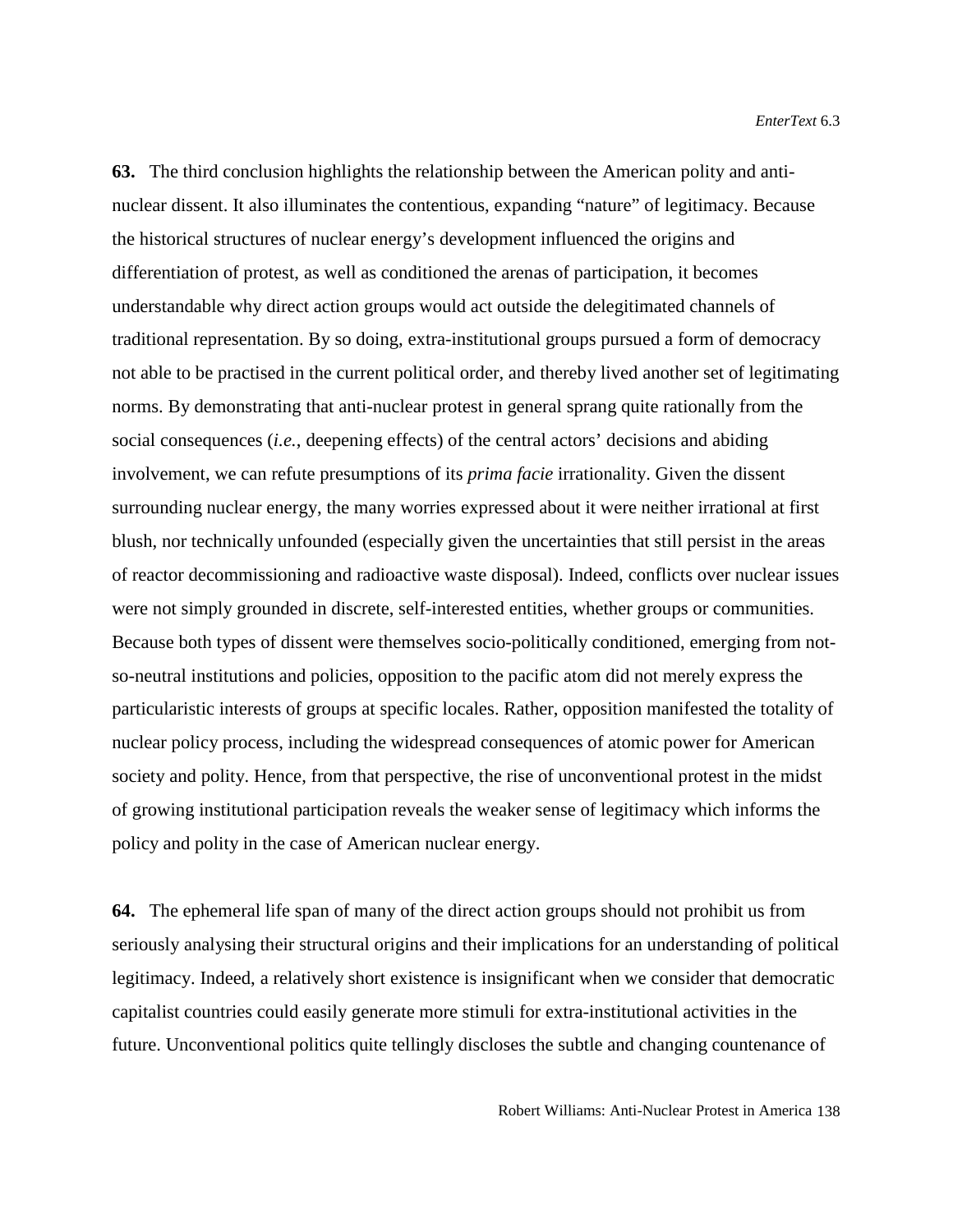legitimacy in capitalist democracies. Extra-institutional protest against nuclear energy was not merely an application of political freedoms; it challenged the basis of liberal-democratic capitalism by calling into question the material interests, the technological rationality, and the representativeness of political elites which have typified the American polity and society. Extrainstitutional dissent expressed a form of direct participation in spheres heretofore considered to lie within the realm of atomised individuals, not community-minded citizens. Any concept of legitimacy cast in institutional terms should also acknowledge a complementary set of participatory practices in the spaces outside formal representative democracy.

 $\overline{a}$ 

<sup>1.</sup> *Bush v. Gore*, 531 U.S. 98 (2000). For a review of the various interpretations, see Richard L. Hasen, "A Critical Guide to *Bush v. Gore* Scholarship" (*Annual Review of Political Science* 7, 2004), 297-313.

<span id="page-28-0"></span><sup>2.</sup> See Carl Behrens and Mark Holt, "Nuclear Power Plants: Vulnerability to Terrorist Attack," *CRS Report for Congress*, No. RS21131, updated 4 February 2005 (U.S. Library of Congress, Congressional Research Service, 2005); Mark Holt, "Civilian Nuclear Waste Disposal," *CRS Issue Brief for Congress*, No. IB92059, updated 8 March 2005 (U.S. Library of Congress, Congressional Research Service, 2005); and Skip Orser, "A New Lease on Life," *Electric Perspectives* (1 July 2005), 16-24.

<span id="page-28-1"></span><sup>3.</sup> See Robert J. Antonio, "Immanent Critique as the Core of Critical Theory: Its Origins and Developments in Hegel, Marx and Contemporary Thought" (*British Journal of Sociology* 32, 1981), 330-345; and Thomas McCarthy, "The Idea of a Critical Theory and Its Relation to Philosophy" in Seyla Benhabib, Wolfgang Bonss and John McCole, eds., *On Max Horkheimer: New Perspectives (*Cambridge, MA: MIT Press, 1993), 127-151.

<sup>4.</sup> Jean L. Cohen, *Class and Civil Society: The Limits of Marxian Critical Theory* (Amherst, MA: University of Massachusetts Press, 1982); Charles Euchner, *Extraordinary Politics: How Protest and Dissent Are Changing American Democracy* (Boulder, CO: Westview Press, 1996); Anna Gyorgy and Friends, *No Nukes: Everyone's Guide to Nuclear Power* (Boston: South End Press, 1979); Harvey Wasserman, *Energy War: Reports from the Front* (Westport, CT: Lawrence Hill, 1979).

<sup>5.</sup> See, *e.g.*, Steven Barkan, "Strategic, Tactical and Organizational Dilemmas of the Protest Movement Against Nuclear Power" (*Social Problems* 27, 1979), 19-37; Gary Downey, "Ideology and the Clamshell Identity: Organizational Dilemmas in the Anti-Nuclear Power Movement" (*Social Problems* 33, 1986), 357-73; Leslie Freeman, *Nuclear Witnesses: Insiders Speak Out* (NY: W. W. Norton, 1982); Anthony Ladd, Thomas Hodd and Kent Van Liere, "Ideological Themes in the Antinuclear Movement: Consensus and Diversity" (*Sociological Inquiry* 53, 1983), 252-72; James Scaminaci and Riley Dunlap, "No Nukes! A Comparison of Participants in Two National Antinuclear Demonstrations" (*Sociological Inquiry* 56, 1986), 272-82; Edward Walsh, *Democracy in the Shadows: Citizen Mobilization in the Wake of the Accident at Three Mile Island* (Westport, CT: Greenwood Press, 1988); and Wasserman, *Energy Wars*.

<sup>6.</sup> Such themes occupy the attention of scholars who find that the notion of citizenship is often inseparably bound to conventional political institutions. See those who research the "new social movements," like J. Cohen, *Class and Civil Society*; Alberto Melucci, *Nomads of the Present: Social Movements and Individual Needs in Contemporary*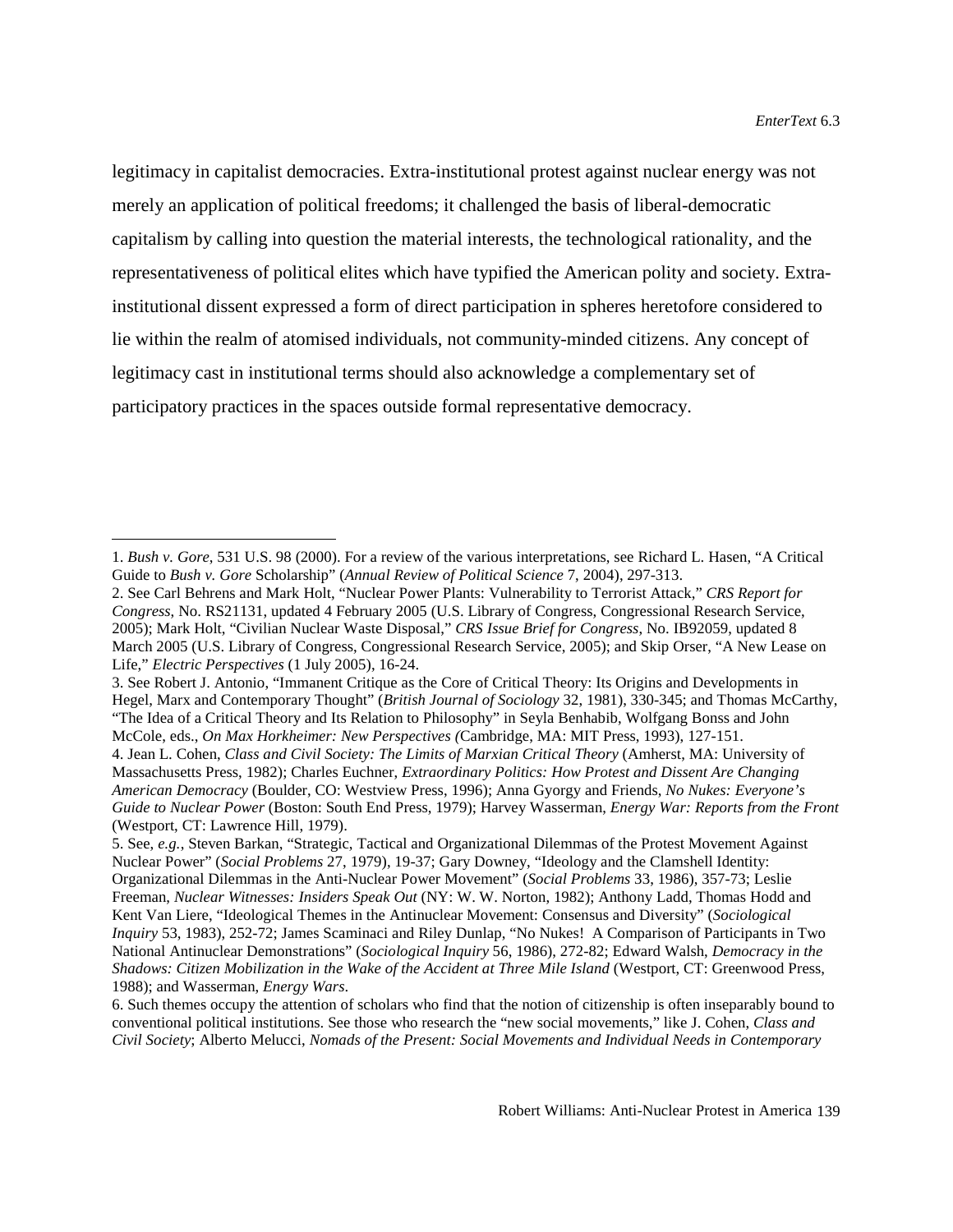*Society* (Philadelphia: Temple University Press, 1989); Claus Offe, "New Social Movements: Challenging the Boundaries of Institutional Politics" (*Social Research* 52, 1985), 817-67.

 $\overline{a}$ 

7. Jürgen Habermas, "Legitimation Problems in the Modern State" in J. Habermas, *Communication and the Evolution of Society* (Boston: Beacon Press, 1979), 178-205; and Dolf Sternberger, "Legitimacy" in *International Encyclopedia of the Social Sciences,* vol. 9 (NY: Macmillan Co. and The Free Press, 1968), 244-248. 8. Fred Shelley, "Structure, Stability and Section in American Politics" (*Political Geography Quarterly* 7, 1988), 153-60.

9. Ellen Meiksins Wood, *Democracy Against Capitalism: Renewing Historical Materialism* (Cambridge, UK: Cambridge University Press, 1995).

10. Jack Barkenbus, "Nuclear Power and Government Structure: The Divergent Paths of the United Stated and France" (*Social Science Quarterly* 65, 1984), 37-47; and James Temples, "The Politics of Nuclear Power: A Subgovernment in Transition" (*Political Science Quarterly* 95, 1980), 239-260.

11. Herbert Kitschelt, "Political Opportunity Structures and Political Protest: Anti-Nuclear Movements in Four Democracies" (*British Journal of Political Science* 16, 1986), 58-85; Christian Joppke, "Decentralization of Control in U.S. Nuclear Energy Policy" (*Political Science Quarterly* 107, Winter 1992-93), 709-25; Christian Joppke, *Mobilizing against Nuclear Energy* (Berkeley: University of California Press, 1993); and Lettie McSpadden Wenner, "Decentralization of the Nuclear Power Debate" in Richard L. Ender and John Choon Kim, eds., *Energy Resources Development: Politics and Policies* (NY: Quorum Books, 1987), 171-82.

12. Robert J. Duffy, *Nuclear Politics in America: A History and Theory of Government Regulation* (Lawrence, KS: University Press of Kansas, 1997).

13. John L. Campbell, "The Antinuclear Movement in the United States: A Case Study" in Robert Wolensky and Edward Miller, eds., *The Small City and Regional Community* (Stevens Point, WI: University of Wisconsin, Stevens Point, 1982), 291-96; and John L. Campbell, *Collapse of an Industry: Nuclear Power and the Contradictions of U.S. Policy* (Ithaca, NY: Cornell University Press, 1988).

I use the tripartite scheme of policy formation, implementation, and adjudication (of specific cases). According to that scheme, Congress (and to a lesser extent in the case of atomic energy, the Presidency) is the central site of policy formation. The AEC/NRC chiefly implements nuclear policy (although other agencies, like the Department of Energy and the Environmental Protection Agency, have important roles). Policy adjudication is conducted not only by the AEC/NRC through the Commission's licensing boards for individual reactors, but also through the US court system. Campbell's notion of differential access between the sites of policy formation and implementation is nonetheless useful, regardless of whether the policy-making process is conceived as two or three phases.

<span id="page-29-0"></span>14. John L. Campbell, "Legitimation Meltdown: Weberian and Neo-Marxist Interpretations of Legitimation Crisis in Advanced Capitalist Society" in Maurice Zeitlin, ed., *Political Power and Social Theory,* vol. 6 (Greenwich, CT: JAI Press, 1987), 133-58; and J. L. Campbell, *Collapse of an Industry*.

15. Henry Etzkowitz, "Solar Versus Nuclear Energy: Autonomous or Dependent Technology" (*Social Problems* 31, 1984), 417-34; and Joseph Morone and Edward Woodhouse, *The Demise of Nuclear Energy? Lessons for Democratic Control of Technology* (New Haven: Yale University Press, 1989).

<span id="page-29-1"></span>16. It should be noted that in borrowing Offe's concepts I have taken the liberty of modifying them for the present study. This is most evident in my use of the term "political system" instead of his broader concept of structural irreversibility (Offe, "New Social Movements"). By that term Offe embraces not only the political system, but all social and economic institutions faced with the contradictions of reconciling policy and social control in the grip of global crises. I, however, seek to narrow my analysis to the political institutions and actors that were involved in nuclear policy-making.

17. Claus Offe, "Structural Problems of the Capitalist State" in Klaus von Beyme, ed., *German Political Studies*, vol. 1 (London: SAGE Publications, 1974), 31-57.

<span id="page-29-2"></span>18. Claus Offe, "The Separation of Form and Content in Liberal Democracies" in C. Offe, *Contradictions of the Welfare State* (Cambridge, MA: MIT Press, 1984), 162-78.

19. Warren Samuels, "Two Concepts of 'Politicization'" (*Social Science* 55, 1980), 67-70.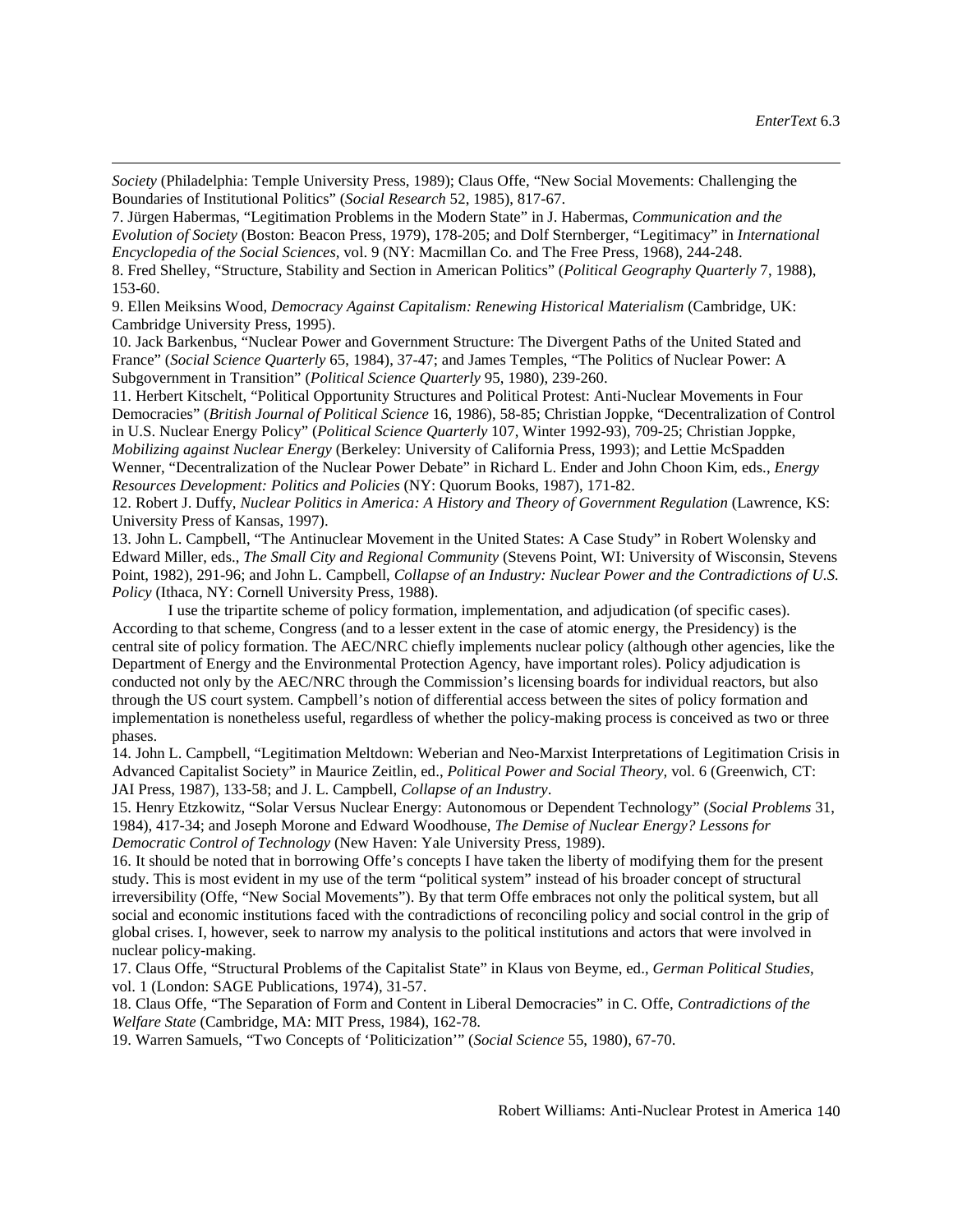21. Walter Patterson, *Nuclear Power* (2nd ed., NY: Penguin Books, 1983); Union of Concerned Scientists, *The Nuclear Fuel Cycle: A Survey of the Public Health, Environmental, and National Security Effects of Nuclear Power* (rev. ed., Cambridge, MA: MIT Press, 1975).

22. Lee Clarke, "The Origins of Nuclear Power: A Case of Institutional Conflict" (*Social Problems* 32, 1985), 474- 87.

23. George Mazuzan and J. Samuel Walker, "Developing Nuclear Power in an Age of Energy Abundance, 1946- 1962" (*Materials and Society* 7, 1983), 307-19.

24. Etzkowitz, "Solar Versus Nuclear Energy."

 $\overline{a}$ 

25. Gerard Clarfield and William Wiecek, *Nuclear America: Military and Civilian Nuclear Power in the United States, 1940-1980* (NY: Harper and Row, 1984); L. Clarke, "The Origins of Nuclear Power;" and Rebecca Lowen, "Entering the Atomic Power Race: Science, Industry, and Government" (*Political Science Quarterly* 102, 1987), 459-79.

26. PL 585, 79th Congress, 2d Session, codified at 42 U.S.C. §§ 1801 *et seq.* (1946).

27. Joseph Zimmerman, "Regulating Atomic Energy in the American Federal System" (*Publius* 18, 1988), 51-65. 28. U.S. Congress, Joint Committee on Atomic Energy, *Atomic Power Development and Private Enterprise*, Hearings Before the JCAE, 83d Congress, 1st Session, June and July 1953 (Washington: GPO, 1953); and U.S. Congress, Joint Committee on Atomic Energy, *S. 3323 and H.R. 8826, To Amend the Atomic Energy Act of 1946, 2 Parts*, Hearings Before the JCAE, 83d Congress, 2d Session, May and June 1954 (Washington: GPO, 1954). 29. PL 83-703, 83d Congress, 2d Session, codified at 42 U.S.C. §§ 2011 *et seq.*

30. Harold P. Green, "The Strange Case of Nuclear Power" (*Federal Bar Journal* 17, 1957), 100-28; and George Mazuzan and J. Samuel Walker, *Controlling the Atom: The Beginnings of Nuclear Regulation 1946-1962* (Berkeley: University of California Press, 1984).

31. A further inducement for the public utilities to go nuclear in the 1960s can be found in how they maximized profits (Campbell, *Collapse of an Industry*). Being regulated, the utilities were entitled to a fair return on investment based on the amount of capital they had invested in generating capacity. The more capital-intensive facilities (like nuclear power plants) they built, the more profits could be made by the utilities.

32. Cecilia Martinez and John Byrne, "Science, Society and the State: The Nuclear Project and the Transformation of the American Political Economy" in John Byrne and Steven M. Hoffman, eds., *Governing the Atom: The Politics of Risk* (New Brunswick, NJ: Transaction Publishers, 1996), 67-102.

33. Joseph Camilleri, *The State and Nuclear Power: Conflict and Control in the Western World* (Seattle, WA.: University of Seattle Press, 1984); Steven Mark Cohn, *Too Cheap to Meter: An Economic and Philosophical Analysis of the Nuclear Dream* (Albany, NY: State University of New York Press, 1997); Gregory Daneke, "The Political Economy of Nuclear Development" (*Policy Studies Journal* 7, 1978), 84-90; Etzkowitz, "Solar Versus Nuclear Energy;" and Komanoff Energy Associates, *Fiscal Fission: The Economic Failure of Nuclear Power* [A Greenpeace Report on the Historical Costs of Nuclear Power in the United States] (Washington: Greenpeace, USA, 1992).

34. John D. Morgan, "Strategic Materials: Government's Role" (*Forum for Applied Research and Public Policy* 8, 1993), 97-100.

35. John Gofman, "On Radiation Hazards and Public Policy" (*World Policy Journal* 4, 1987), 353-61; John Gofman and Ernest Sternglass, *Shut Down: Nuclear Power on Trial* (Summertown, TN: Book Publishing, 1979); Kim Griffith, "Ninth Circuit Upholds Nuclear Power Moratorium Provisions" (*Natural Resources Journal* 22, 1982),

689-98; and Karla Ojanen, "Preemption—Atomic Energy" (*Natural Resources Journal* 24, 1984), 761-82. 36. Harold P. Green, "Nuclear Power: Risk, Liability and Indemnity" (*Michigan Law Review* 71, 1973), 479-510; and Marcus Rowden, Jay Kraemer and Lillian Cuoco, "The Price-Anderson Amendments of 1988: A Case of Better Late Than Never" (*Nuclear Law*, Nr. 42, 1988), 74-93.

<span id="page-30-0"></span><sup>20.</sup> Paul Boyer, *By the Bomb's Early Light* (NY: Pantheon Books, 1985); John Jacobsen and Claus Hofhansel, "Safeguards and Profits: Civilian Nuclear Exports, Neo-Marxism, and the Statist Approach" (*International Studies Quarterly* 28, 1984), 195-218; Gunnar Skogmar, "Nuclear Energy and Dominance: Some Interrelationships Between Military and Civil Aspects of Nuclear Energy in U.S. Foreign Policy Since 1945" (*Cooperation and Conflict* 15, 1980), 217-35.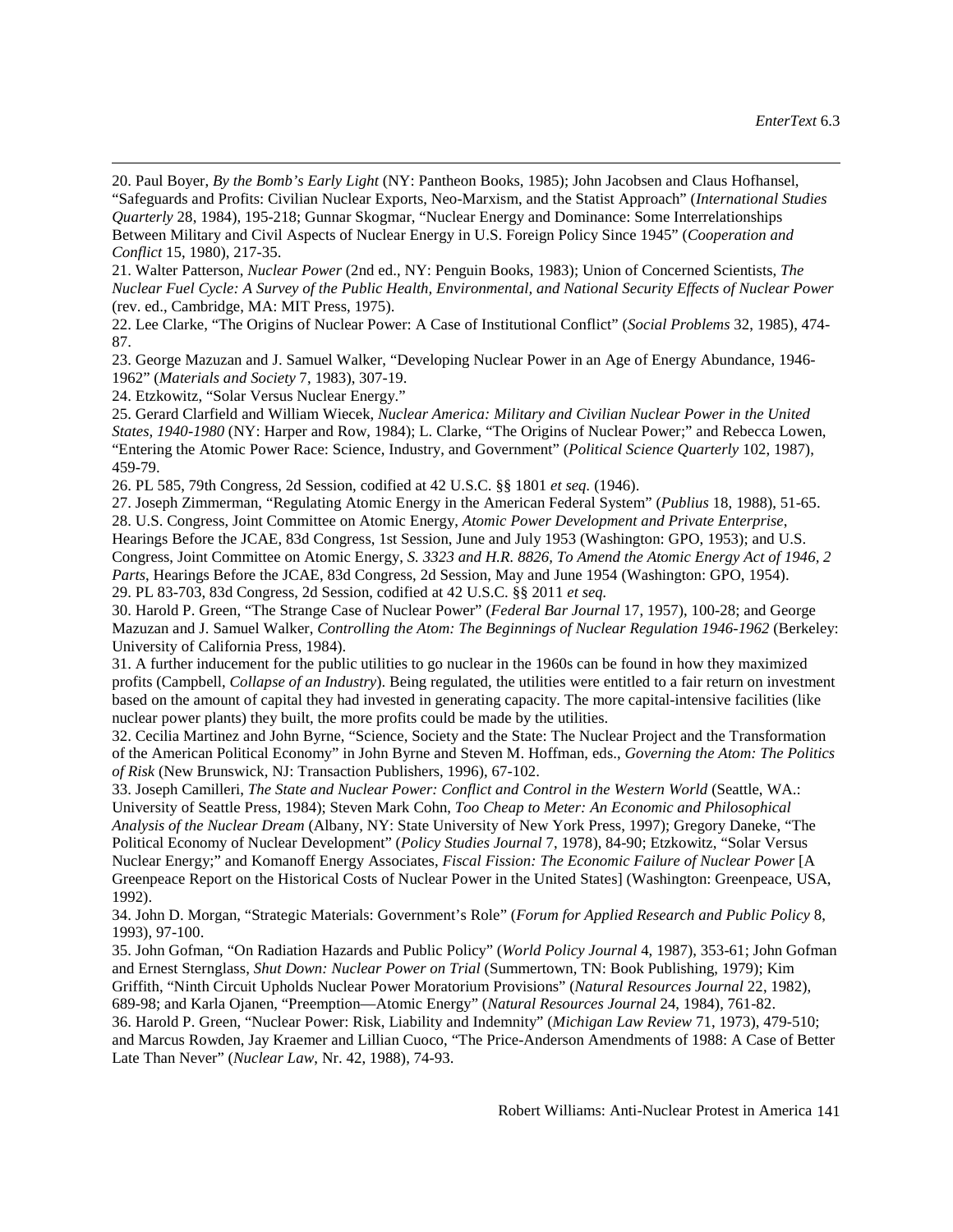37. Bruce Clary and Michael E. Kraft, "Impact Assessment and Policy Failure: The Nuclear Waste Policy Act of 1982" (*Policy Studies Review* 8, 1988), 105-15.

 $\overline{a}$ 

<span id="page-31-0"></span>38. Duane Chapman, "Federal Tax Incentives Affecting Coal and Nuclear Power Economics," *Natural Resources Journal* 22, 1982), 361-78; Marshall Goodman and Frederic Andes, "The Politics of Regulatory Reform and the Future Direction of Nuclear Energy Policy" (*Policy Studies Review* 5, 1985), 111-21; Joseph Kalt and Robert Stillman, "The Role of Governmental Incentives in Energy Production: An Historical Overview" (*Annual Review of Energy* 5, 1980), 1-32; Michael Kraft and Regina Axelrod, "Political Constraints on Alternative Energy Sources: Lessons from the Reagan Administration" (*Policy Studies Journal* 13, 1984), 319-30; David Okrent, "The Safety Goals of the U.S. Nuclear Regulatory Commission" (*Science* 236, April 17, 1987), 296-300; and Barry Weingast, "Congress, Regulation, and the Decline of Nuclear Power" (*Public Policy* 28, 1980), 231-55.

<span id="page-31-3"></span><span id="page-31-2"></span><span id="page-31-1"></span>39. Harold P. Green, "Public Participation in Nuclear Power Plant Licensing: The Great Delusion" (*William and Mary Law Review* 15, 1974, 503-25), 509, 514-5; Sidney Kingsley, "The Licensing of Nuclear Power Reactors in the United States" (*Atomic Energy Law Journal* 7, 1965, 307-52), 319-22; and Dorothy Nelkin and Susan Fallows, "The Evolution of the Nuclear Debate: The Role of Public Participation" (*Annual Review of Energy* 3, 1978), 275- 312.

<span id="page-31-4"></span>40. Pamela Bergmann and K. David Pijawka, "The Socioeconomic Impacts of Nuclear Generating Stations: An Analysis of the Rancho Seco and Peach Bottom Facilities" (*GeoJournal*, Supplementary Issue Nr. 3, 1981), 5-15; Ward Churchill and Winona LaDuke, "Native America: The Political Economy of Radioactive Colonialism" (*Insurgent Sociologist* 13, 1986), 51-84; Susan Cutter, "Risk Cognition and the Public: The Case of Three Mile Island" (*Environmental Management* 8, 1984), 15-20; James Flynn *et al.*, *One Hundred Centuries of Solitude: Redirecting America's High-Level Nuclear Waste Policy* (Boulder, CO: Westview Press, 1995); Cate Gilles, "No One Ever Told Us: Native Americans and the Great Uranium Experiment" in John Byrne and Steven M. Hoffman, eds., *Governing the Atom: The Politics of Risk* (New Brunswick, NJ: Transaction Publishers, 1996), 103-25; Lester M. Milbrath and Sheldon Kamieniecki, "A Social Impact Assessment of the Nuclear Fuel Services Facility at West Valley, New York" (*International Journal of Public Administration* 4, 1982), 113-34; Dorothy Nelkin, "Some Social and Political Dimensions of Nuclear Power: Examples from Three Mile Island" (*American Political Science Review* 75, 1981), 132-142; David Pijawka and J. Chalmers, "Impacts of Nuclear Generating Plants on Local Areas" (*Economic Geography* 59, 1983), 66-80; Edward Walsh, "Resource Mobilization and Citizen Protest in Communities Around Three Mile Island" (*Social Problems* 29, 1981), 1-21; and Christa Wolf, "The Accident at Three Mile Island: Some Social Scientific Perspectives" (*Items* 33, 1979), 56-61.

41. James Flynn, Paul Slovic and C. K. Mertz, "Decidedly Different: Expert and Public Views of Risks from a Radioactive Waste Repository" (*Risk Analysis* 13, 1993), 643-8; William Freudenburg and Rodney Baxter, "Host Community Attitudes toward Nuclear Power Plants: A Reassessment" (*Social Science Quarterly* 65, 1984), 1129- 36; William Freudenburg and Rodney Baxter, "Nuclear Reactions: Public Attitudes and Policies Toward Nuclear Power" (*Policy Studies Review* 5, 1985), 96-110; David George and Priscilla Southwell, "Opinion on the Diablo Canyon Nuclear Power Plant: The Effects of Situation and Socialization" (*Social Science Quarterly* 67, 1986), 722- 35; Joseph Hughey, John Lounsbury, Eric Sundstrom and Thomas Mattingly, "Changing Expectations: A Longitudinal Study of Community Attitudes Toward a Nuclear Power Plant" (*American Journal of Community Psychology* 11, 1983), 655-72; Anthony Ladd, Thomas Hodd and Kent Van Liere, "Ideological Themes in the Antinuclear Movement: Consensus and Diversity" (*Sociological Inquiry* 53, 1983), 252-72; Eugene A. Rosa and Riley E. Dunlap, "Nuclear Power: Three Decades of Public Opinion" (*Public Opinion Quarterly* 58, 1994), 295- 324; and Scaminaci and Dunlap, "No Nukes!"

42. Gary Downey, "Risk in Culture: The American Conflict Over Nuclear Power" (*Cultural Anthropology* 1, 1986), 388-412. *Cf.* Paul Loeb, *Nuclear Culture: Living and Working in the World's Largest Atomic Complex* (NY: Coward, McCann and Geoghegan, 1982).

43. Robert Mitchell, "From Elite Quarrel to Mass Movement" (*Society* 18, 1981), 76-84.

44. Richard Meehan, *The Atom and the Fault: Experts, Earthquakes, and Nuclear Power* (Cambridge, MA: MIT Press, 1984).

45. David Lilienthal, *Atomic Energy: A New Start* (NY: Harper & Row, 1980); and George Mazuzan, "'Very Risky Business:' A Power Reactor for New York City" (*Technology and Culture* 27, 1986), 262-84.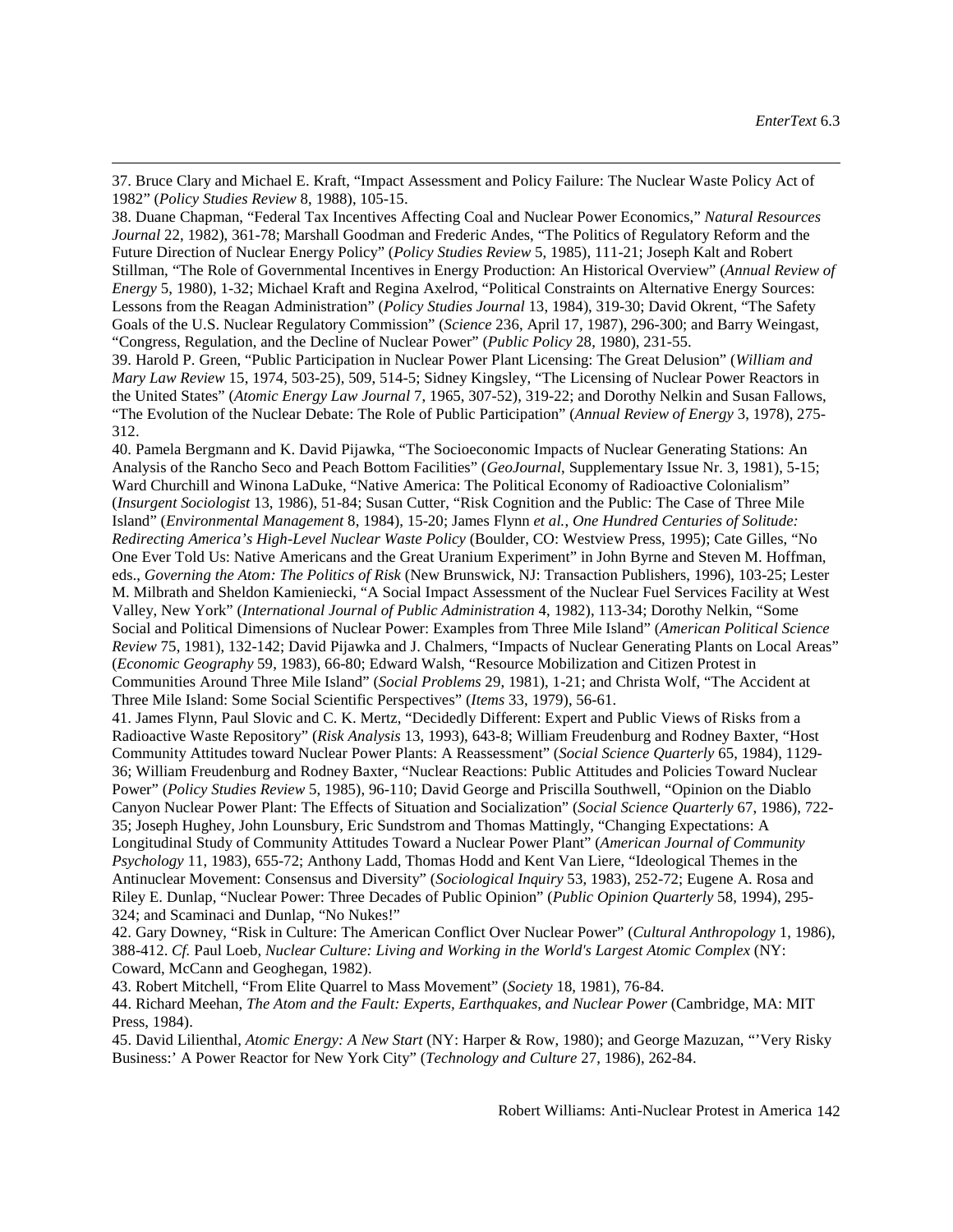47. Nelkin and Fallows, "The Evolution of the Nuclear Debate."

 $\overline{a}$ 

50. Constance Cook, *Nuclear Power and Legal Advocacy* (Lexington, MA: Lexington Books, 1980); Edward Walsh and Sherry Cable, "Litigation and Citizen Protest after the Three Mile Island Accident" in Richard Braungart and Margaret Braungart, eds., *Research in Political Sociology*, vol. 2 (Greenwich, CT: JAI Press, 1986), 293-316; Lettie McSpadden Wenner, "Interest Group Litigation and Environmental Policy" (*Policy Studies Journal* 11, 1983), 671- 83; Lettie McSpadden Wenner, "Decentralization of the Nuclear Power Debate;" and Joel Yellin, "High Technology and the Courts: Nuclear Power and the Need for Institutional Reform" (*Harvard Law Review* 94, 1981), 489-560. 51. James Quirk and Katsuaki Terasawa, "Nuclear Regulation: An Historical Perspective" (*Natural Resources Journal* 21, 1981), 833-55.

52. Robert Benedict, Hugh Bone, Willard Leavel and Ross Rice, "The Voters and Attitudes Toward Nuclear Power: A Comparative Study of 'Nuclear Moratorium' Issues" (*Western Political Quarterly* 33, 1980), 7-33; and Lettie Wenner and Manfred Wenner, "Nuclear Policy and Public Participation" (*American Behavioral Scientist* 22, 1978), 282-308.

<span id="page-32-0"></span>53. J. L. Campbell, "The State, Capital Formation, and Industrial Planning;" J. L. Campbell, *Collapse of an Industry*; and Elizabeth Nichols, "U.S. Nuclear Power and the Success of the American Anti-Nuclear Movement" (*Berkeley Journal of Sociology*, Nr. 32, 1987), 167-92.

54. Of course, nuclear energy was not the only technology that some scientists and government politicians claimed as their own fiefdom in the interests of complexity and national security. See David Dickson, *The New Politics of Science* (Chicago: University of Chicago Press, 1988).

55. My argument on depoliticisation, thus, takes to task those analyses (*e.g.*, Joppke, "Decentralization of Control") which assume that the multiple access points of the fragmented US polity have permitted all types of citizen participation to be meaningfully expressed against nuclear energy. Following my analysis, meaningful input was not always possible in the arenas of the U.S. political system. Such is evidenced in (1) the various biases and barriers to participation faced by conventional and unconventional protest; and (2) the values upheld by the direct action groups (like consensus-building and egalitarianism) were not expressible through political conduits where material, negotiable interests have prevailed.

<span id="page-32-2"></span><span id="page-32-1"></span>56. Del Sesto, "Conflicting Ideologies of Nuclear Power;" Steven Del Sesto, "Uses of Knowledge and Values in Technical Controversies: The Case of Nuclear Reactor Safety in the US" (*Social Studies of Science* 13, 1983), 395- 416; and Nelkin and Fallows, "The Evolution of the Nuclear Debate."

<span id="page-32-3"></span>57. Julia Bickerstaffe and David Pearce, "Can There Be a Consensus on Nuclear Power?" (*Social Studies of Science* 10, 1980), 309-44.

58. Daniel Ford, *Cult of the Atom: The Secret Papers of the Atomic Energy Commission* (NY: Simon and Schuster, 1982); and Steven Hilgartner, Richard Bell and Rory O'Connor, *Nukespeak: The Selling of Nuclear Technology in America* (NY: Penguin Books, 1983).

59. Judith Bradbury, "The Policy Implications of Differing Concepts of Risk" (*Science, Technology, and Human Values* 14, 1989), 380-99; Hans Radder, "Experiment, Technology and the Intrinsic Connection Between Knowledge and Power" (*Social Studies of Science* 16, 1986), 663-83.

60. Wolf Häfele, "Hypotheticality and the New Challenges: The Pathfinder Role of Nuclear Energy" (*Minerva* 12, 1974), 303-22; Issac Levi, "Assessing Accident Risks in U.S. Commercial Nuclear Power Plants: Scientific Method and the Rasmussen Report" (*Social Research* 48, 1981), 395-408; Alfred Marcus, "Risk, Uncertainty, and Scientific Judgement" (*Minerva* 27, 1988), 138-52; Mark Monmonier, *Drawing the Line: Tales of Maps and Cartocontroversy* (NY: Henry Holt, 1995); K. S. Shrader-Frechette, *Nuclear Power and Public Policy: The Social and Ethical* 

<sup>46.</sup> J. L. Campbell, "Legitimation Meltdown;" J. L. Campbell, *Collapse of an Industry*; James Kuklinski, Daniel Metlay and W. D. Kay, "Citizen Knowledge and Choices on the Complex Issue of Nuclear Energy" (*American Journal of Political Science* 26, 1982), 615-42; and Dorothy Nelkin, "Nuclear Power and Its Critics: A Siting Dispute" in Dorothy Nelkin, ed., *Controversy: Politics of Technical Decisions* (2<sup>nd</sup> ed., Beverly Hills, CA: SAGE, 1984), pp. 51-71.

<sup>48.</sup> Steven Del Sesto, "Conflicting Ideologies of Nuclear Power: Congressional Testimony on Nuclear Reactor Safety" (*Public Policy* 28, 1980), 39-70; and Weingast, "Congress, Regulation, and the Decline of Nuclear Power." 49. *Calvert Cliff's Coordinating Committee, Inc. v. AEC*, 449 F.2d. 1109 (D.C. Cir. 1971).